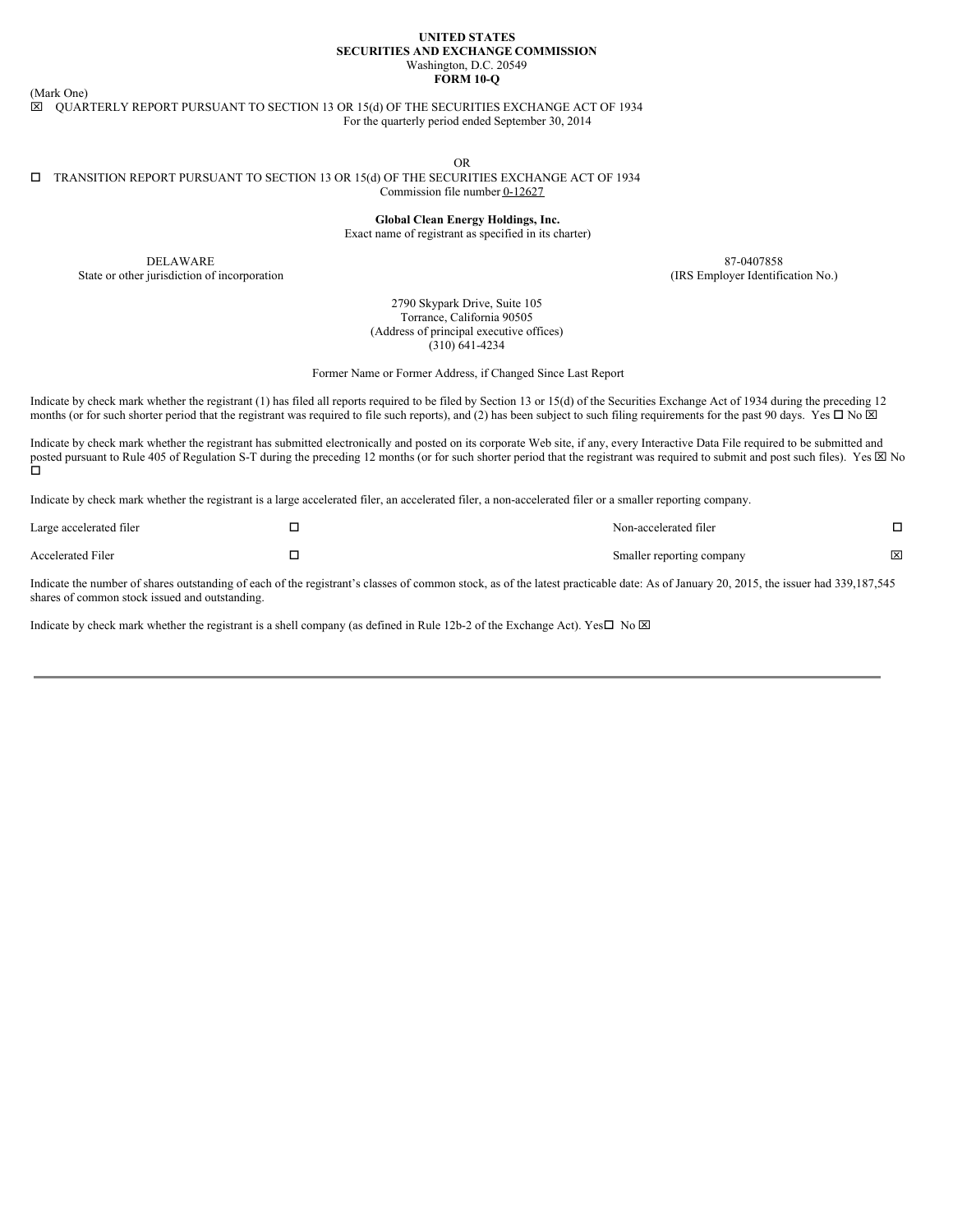#### **GLOBAL CLEAN ENERGY HOLDINGS, INC. AND SUBSIDIARIES CONDENSED CONSOLIDATED BALANCE SHEETS**

|                                                                       | September<br>30,<br>2014<br>(unaudited) | December<br>31.<br>2013 |
|-----------------------------------------------------------------------|-----------------------------------------|-------------------------|
| <b>ASSETS</b>                                                         |                                         |                         |
| <b>CURRENT ASSETS</b>                                                 |                                         |                         |
| Cash and cash equivalents                                             | \$<br>313,452                           | 216,531<br>S            |
| Accounts receivable                                                   | 129,753                                 | 38,559                  |
| Inventory                                                             | 34,339                                  | 37,296                  |
| Other current assets                                                  | 174,912                                 | 157,469                 |
| <b>Total Current Assets</b>                                           | 652,456                                 | 449,855                 |
| PROPERTY AND EQUIPMENT, NET                                           | 15,053,855                              | 15,495,781              |
| <b>INTANGIBLE ASSETS, NET</b>                                         | 3,789,030                               | 3,972,950               |
| <b>OTHER NONCURRENT ASSETS</b>                                        | 6,039                                   | 7,021                   |
| <b>TOTAL ASSETS</b>                                                   | 19,501,380<br>S.                        | \$19,925,607            |
| <b>LIABILITIES AND STOCKHOLDERS' DEFICIT</b>                          |                                         |                         |
| <b>CURRENT LIABILITIES</b>                                            |                                         |                         |
| Accounts payable and accrued expenses                                 | 3,715,074<br>\$                         | 3,807,646<br>S          |
| Accrued payroll and payroll taxes                                     | 1,260,514                               | 1,170,223               |
| Capital lease liability - current portion                             | 793                                     | 818                     |
| Notes payable - current portion                                       | 1,374,825                               | 1,376,000               |
| Convertible notes payable                                             | 697,000                                 | 567,000                 |
| <b>Total Current Liabilities</b>                                      | 7,048,206                               | 6,921,687               |
| <b>LONG-TERM LIABILITIES</b>                                          |                                         |                         |
| Accrued interest payable                                              | 3,881,508                               | 3,154,826               |
| Accrued return on noncontrolling interest                             | 9,420,592                               | 7,442,730               |
| Mortgage notes payable                                                | 5,110,189                               | 5,110,189               |
| <b>Total Long Term Liabilities</b>                                    | 18,412,289                              | 15,707,745              |
| <b>STOCKHOLDERS' DEFICIT</b>                                          |                                         |                         |
| Preferred stock - \$0.001 par value; 50,000,000 shares authorized     |                                         |                         |
| Series B, convertible; 13,000 shares issued (aggregate liquidation    |                                         |                         |
| preference of \$1,300,000)                                            | 13                                      | 13                      |
| Common stock, \$0.001 par value; 500,000,000 shares authorized;       |                                         |                         |
| 339,187,545 issued and outstanding                                    | 339,187                                 | 339,187                 |
| Additional paid-in capital                                            | 25,644,337                              | 25,600,050              |
| Accumulated deficit                                                   | (28,956,385)                            | (28, 338, 875)          |
| Accumulated other comprehensive loss                                  | (93,190)                                | (63,020)                |
| <b>Total Global Clean Energy Holdings, Inc. Stockholders' Deficit</b> | (3,066,038)                             | (2,462,645)             |
| <b>Noncontrolling interests</b>                                       | (2,893,077)                             | (241, 180)              |
| <b>Total Stockholders' Deficit</b>                                    | (5,959,115)                             | (2,703,825)             |
| TOTAL LIABILITIES AND STOCKHOLDERS' DEFICIT                           | \$19,501,380                            | \$19,925,607            |

The accompanying notes are an integral part of these condensed unaudited consolidated financial statements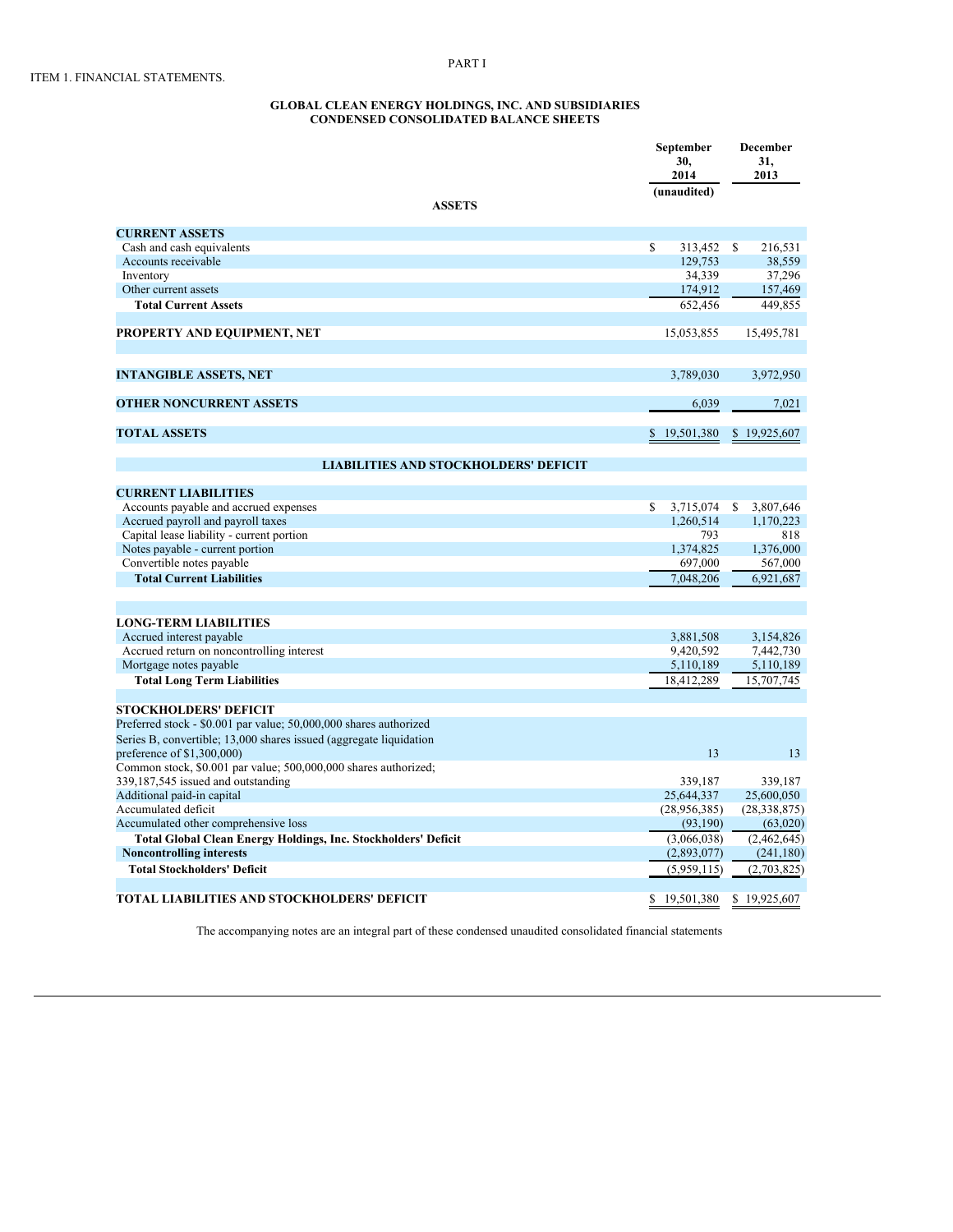#### **GLOBAL CLEAN ENERGY HOLDINGS, INC. AND SUBSIDIARIES CONDENSED CONSOLIDATED STATEMENTS OF OPERATIONS (unaudited)**

|                                                                                      | <b>For the Three Months</b><br><b>Ended</b><br>September 30, |               |    | For the nine months Ended<br>September 30, |    |                |    |             |
|--------------------------------------------------------------------------------------|--------------------------------------------------------------|---------------|----|--------------------------------------------|----|----------------|----|-------------|
|                                                                                      |                                                              | 2014          |    | 2013                                       |    | 2014           |    | 2013        |
| Revenue                                                                              | S                                                            | 495,796       | \$ | 59,903                                     | \$ | 741,500        | S  | 163,843     |
| Subsidy Income                                                                       |                                                              | 284           |    |                                            |    | 1,246          |    | 50,515      |
| <b>Total Revenue</b>                                                                 |                                                              | 496,080       |    | 59,903                                     |    | 742,746        |    | 214,358     |
| <b>Operating Expenses</b>                                                            |                                                              |               |    |                                            |    |                |    |             |
| General and administrative                                                           |                                                              | 535,031       |    | 442,781                                    |    | 1,610,697      |    | 1,683,944   |
| Loss on sale of investment held for sale                                             |                                                              |               |    |                                            |    |                |    | 178,896     |
| Write down of impaired long lived assets                                             |                                                              |               |    |                                            |    |                |    | 306,542     |
| Plantation operating costs                                                           |                                                              | 21,580        |    | 97,853                                     |    | 83,804         |    | 715,686     |
| <b>Total Operating Expenses</b>                                                      |                                                              | 532,654       |    | 540,634                                    |    | 1,670,544      |    | 2,885,068   |
| Loss from Operations                                                                 |                                                              | (36, 574)     |    | (480, 731)                                 |    | (927, 798)     |    | (2,670,710) |
| Other Income (Expenses)                                                              |                                                              |               |    |                                            |    |                |    |             |
| Other income                                                                         |                                                              | 290           |    | 57                                         |    | 298            |    | 80          |
| Interest expense                                                                     |                                                              | (293, 236)    |    | (225, 163)                                 |    | (895, 220)     |    | (683, 569)  |
| Gain on settlement of liabilities                                                    |                                                              |               |    | $\overline{a}$                             |    | $\overline{a}$ |    | 24,966      |
| Gain on disposal of fixed assets                                                     |                                                              | 23,597        |    |                                            |    | 23,597         |    |             |
| Foreign currency transaction gain (loss)                                             |                                                              | 119           |    | 508                                        |    | 204            |    | 508         |
| Other Expenses, Net                                                                  |                                                              | (292, 827)    |    | (224, 598)                                 |    | (894,718)      |    | (658, 015)  |
| Net Loss                                                                             |                                                              | (329, 401)    |    | (705, 329)                                 |    | (1,822,516)    |    | (3,328,724) |
| Less Net Loss Attributable to the Noncontrolling Interest                            |                                                              | (387, 627)    |    | (323, 044)                                 |    | (1,205,007)    |    | (1,688,468) |
| Net Income (Loss) Attributable to Global Clean Energy Holdings, Inc.                 | \$                                                           | 58,226        | S  | (382, 285)                                 | \$ | (617, 509)     | \$ | (1,640,256) |
| <b>Basic Income (Loss) per Common Share:</b>                                         |                                                              |               |    |                                            |    |                |    |             |
| Net Income (Loss) per Common Share                                                   | \$                                                           | 0.00017       | \$ | (0.0011)                                   | \$ | (0.0018)       | \$ | (0.0053)    |
| <b>Basic Weighted-Average Common Shares Outstanding</b>                              |                                                              | 339, 187, 545 |    | 339, 187, 545                              |    | 339, 187, 545  |    | 307,187,545 |
|                                                                                      |                                                              |               |    |                                            |    |                |    |             |
| <b>Diluted Income (Loss) per Common Share:</b><br>Net Income (Loss) per Common Share | \$                                                           | 0.00017       | \$ | (0.0011)                                   | \$ | (0.0018)       | \$ | (0.0053)    |
| <b>Diluted Weighted-Average Common Shares Outstanding</b>                            |                                                              | 352,154,664   |    | 339,187,545                                |    | 339,187,545    |    | 307,187,545 |

The accompanying notes are an integral part of these condensed unaudited consolidated financial statements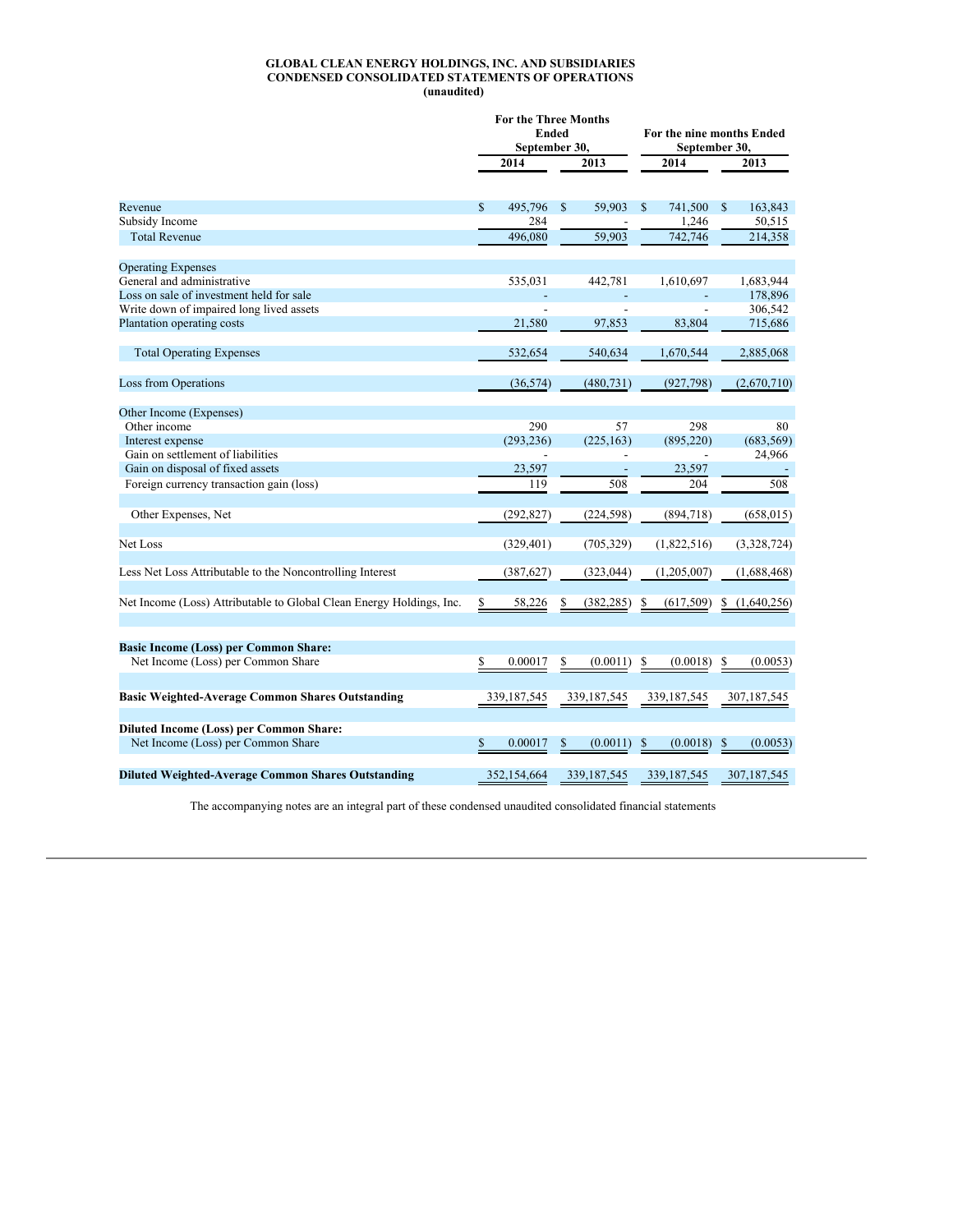#### **GLOBAL CLEAN ENERGY HOLDINGS, INC. AND SUBSIDIARIES CONDENSED CONSOLIDATED STATEMENTS OF CASH FLOWS (unaudited)**

|                                                                             | For the nine months ended<br>September 30, |               |                                |
|-----------------------------------------------------------------------------|--------------------------------------------|---------------|--------------------------------|
|                                                                             | 2014                                       |               | 2013                           |
| <b>Operating Activities</b>                                                 |                                            |               |                                |
| Net loss                                                                    |                                            |               | $(1,822,516)$ \$ $(3,328,724)$ |
| Adjustments to reconcile net loss to net cash used in operating activities: |                                            |               |                                |
| Share-based compensation                                                    | 44,287                                     |               | 122,689                        |
| Write down of long lived assets                                             |                                            |               | 15,000                         |
| Write down of inventory                                                     |                                            |               | 306,542                        |
| Gain on disposal of fixed assets                                            | (23, 957)                                  |               |                                |
| Loss on sale of investment held for sale                                    |                                            |               | 179,406                        |
| Depreciation and amortization                                               | 556,913                                    |               | 350,956                        |
| Changes in operating assets and liabilities:<br>Accounts receivable         |                                            |               |                                |
| Inventory                                                                   | (91, 327)<br>2,756                         |               | (10,000)<br>90,721             |
| Other current assets                                                        | (39, 112)                                  |               |                                |
| Accounts payable and accrued expenses                                       | 734,984                                    |               | 119,222<br>985,846             |
| Other noncurrent assets                                                     | 81                                         |               | 11,217                         |
|                                                                             | (637, 891)                                 |               | (1, 157, 125)                  |
| Net Cash Used in Operating Activities                                       |                                            |               |                                |
| <b>Investing Activities</b>                                                 |                                            |               |                                |
| Plantation development costs                                                | (330,795)                                  |               | (944, 670)                     |
| Purchase of property and equipment                                          | (3, 412)                                   |               | (3,106)                        |
| Proceeds from sale of property and equipment                                |                                            |               | 186,737                        |
| Net Cash Used in Investing Activities                                       | (334, 207)                                 |               | (761, 039)                     |
| <b>Financing Activities</b>                                                 |                                            |               |                                |
| Proceeds from issuance of preferred membership in GCE Mexico I, LLC         | 952,435                                    |               | 1,310,030                      |
| Proceeds from notes payable                                                 | 130,000                                    |               |                                |
| Payments on capital leases and notes payable                                | (1, 175)                                   |               | (43, 698)                      |
| Proceeds from exercise of warrants                                          |                                            |               | 55,041                         |
| Net Cash Provided by Financing Activities                                   | 1,081,260                                  |               | 1,321,373                      |
| Effect of exchange rate changes on cash                                     | (12, 241)                                  |               | (104, 237)                     |
| Net change in Cash and Cash Equivalents                                     | 96,921                                     |               | (701, 028)                     |
| <b>Cash and Cash Equivalents at Beginning of Period</b>                     | 216,531                                    |               | 941,579                        |
| Cash and Cash Equivalents at End of Period                                  | \$<br>313,452                              | \$            | 240,551                        |
|                                                                             |                                            |               |                                |
| <b>Supplemental Disclosures of Cash Flow Information:</b>                   |                                            |               |                                |
| Cash paid for interest                                                      | \$<br>$\overline{a}$                       | \$            | 9,513                          |
| Cash (received) / paid for income tax                                       | \$<br>1,029                                | $\mathbb{S}$  | (764)                          |
| Accrual of return on noncontrolling interest                                | \$<br>1,977,862                            | <sup>\$</sup> | 1,846,446                      |
| Write down of debt and release of Fixed Assets                              | \$<br>190,500                              |               |                                |
| Intangible assets and equipment acquired                                    | \$                                         | \$            | 4,077,765                      |
| Inventory acquired                                                          | $\overline{a}$                             |               | 430,141                        |
| Other current assets assumed                                                |                                            |               | 260                            |
| Other current liabilities assumed                                           |                                            |               | (2,408,066)                    |
| Net assets acquired                                                         | \$                                         | $\mathbb{S}$  | 2,100,100                      |
| Notes payable issued                                                        |                                            | \$            | (1,300,000)                    |
| Common stock issued                                                         |                                            | \$            | (800,000)                      |

The accompanying notes are an integral part of these condensed unaudited consolidated financial statements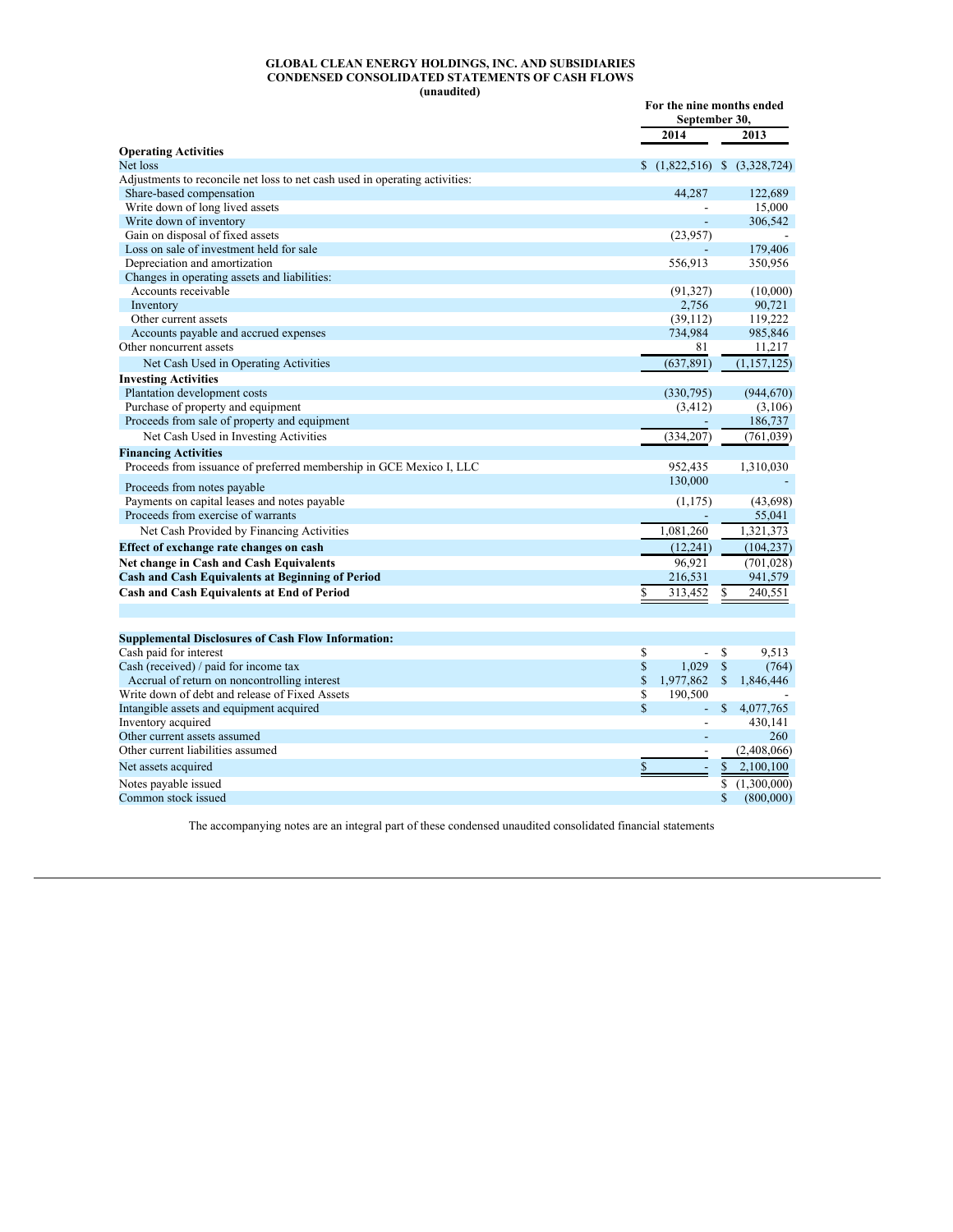### **GLOBAL CLEAN ENERGY HOLDINGS, INC. AND SUBSIDIARIES CONDENSED CONSOLIDATED STATEMENTS OF COMPREHENSIVE INCOME (unaudited)**

|                                                                                  | <b>For the Three Months Ended</b><br>September 30, |            |              | <b>For the Nine Months Ended</b><br>September 30, |                   |   |             |
|----------------------------------------------------------------------------------|----------------------------------------------------|------------|--------------|---------------------------------------------------|-------------------|---|-------------|
|                                                                                  |                                                    | 2014       |              | 2013                                              | 2014              |   | 2013        |
| Net Loss                                                                         | \$                                                 | (329, 401) | <sup>S</sup> | (705, 329)                                        | (1,822,516)<br>S. | S | (3,328,724) |
|                                                                                  |                                                    |            |              |                                                   |                   |   |             |
| Other comprehensive income (loss)- foreign currency<br>translation adjustment    |                                                    | 48,062     |              | (410, 235)                                        | 93,947            |   | (148, 135)  |
| Comprehensive Loss                                                               |                                                    | (281, 339) |              | (1, 115, 564)                                     | (1,728,569)       |   | (3,476,859) |
| Add net loss attributable to the noncontrolling interest                         |                                                    | 387,627    |              | 323,044                                           | 1.205.007         |   | 1,688,468   |
| Add other comprehensive loss (income) attributable to noncontrolling<br>interest |                                                    | (116, 599) |              | 290.193                                           | (124, 117)        |   | 69,452      |
| Comprehensive Loss Attributable to<br>Global Clean Energy Holdings, Inc.         |                                                    | (10,311)   |              | (502, 328)                                        | (647, 679)        | S | (1,718,939) |

The accompanying notes are an integral part of these condensed unaudited consolidated financial statements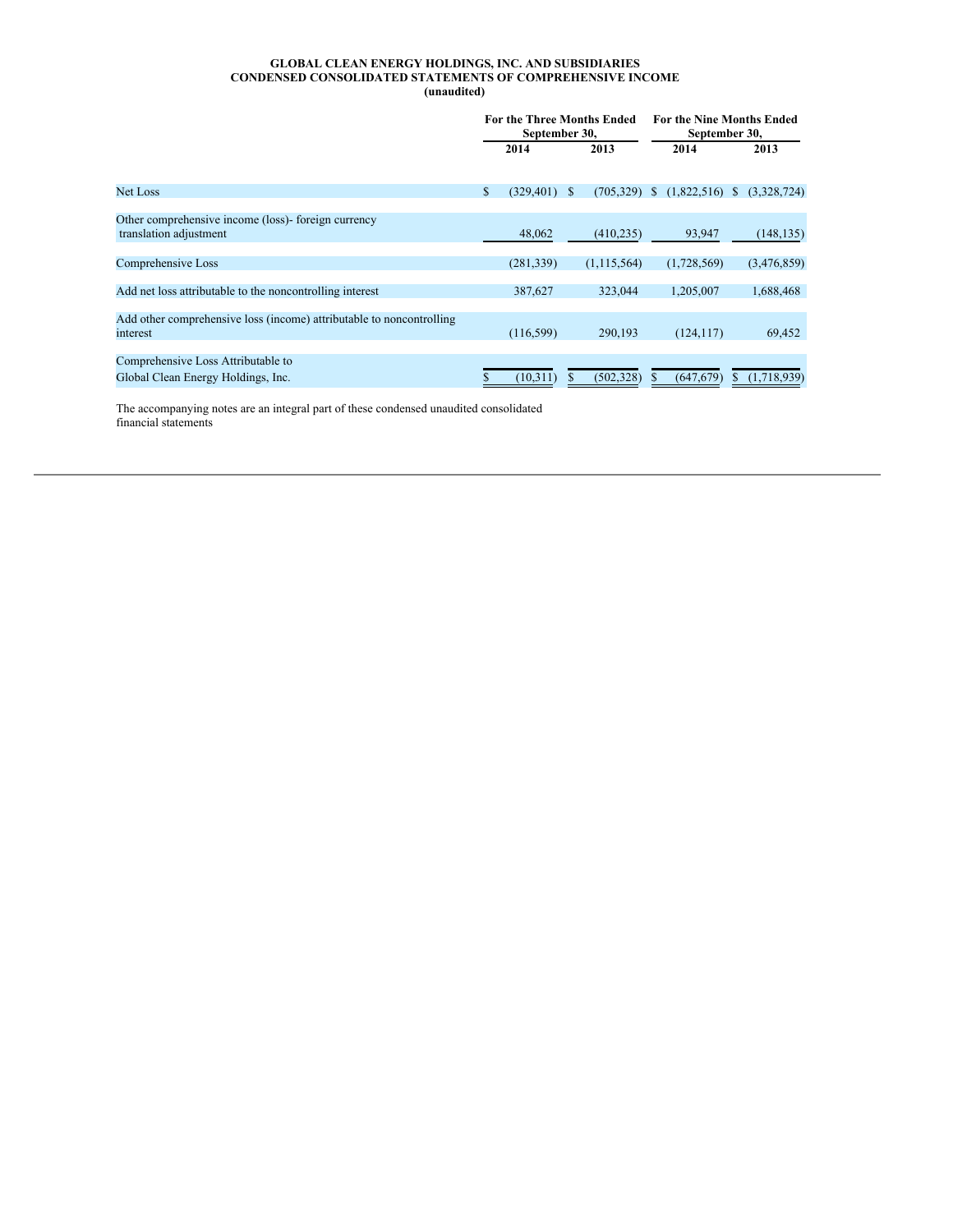### **GLOBAL CLEAN ENERGY HOLDINGS, INC. AND SUBSIDIARIES Notes to Consolidated Financial Statements**

This summary of significant accounting policies is presented to assists the reader in understanding and evaluating the Company's financial statements. The financial statements and notes are the representations of the Company's management, which is responsible for their integrity and objectivity. The accounting policies conform to generally accepted accounting principles and have been consistently applied in the preparation of the financial statements.

## **Note 1 – History and Basis of Presentation**

# *History*

Global Clean Energy Holdings, Inc.(the "Company") is a U.S.-based, multi-national, energy agri-business focused on the development of non-food based bio-feedstocks.

The Company was originally incorporated under the laws of the State of Utah on November 20, 1991. On July 19, 2010, the reincorporation of the company from a Utah corporation to a Delaware corporation was completed, as approved by shareholders.

# *Principles of Consolidation*

The condensed consolidated financial statements, the ("financial statements") include the accounts of Global Clean Energy Holdings, Inc., its subsidiaries, and the variable interest entities of GCE Mexico I, LLC a Delaware limited liability company ("GCE Mexico"), and its Mexican subsidiaries (Asideros, Asideros 2 and Asideros 3). The financial statements include Sustainable Oils, Inc., a wholly owned subsidiary, from the acquisition date of March 13, 2013. All significant intercompany transactions have been eliminated in consolidation.

Generally accepted accounting principles require that if an entity is the primary beneficiary of a variable interest entity (VIE), the entity should consolidate the assets, liabilities and results of operations of the VIE in its consolidated financial statements. Global Clean Energy Holdings, Inc. considers itself to be the primary beneficiary of GCE Mexico, and it's Mexican subsidiaries, and accordingly, has consolidated these entities since their formation beginning in April 2008, with the equity interests of the unaffiliated investors in GCE Mexico presented as Noncontrolling Interests in the accompanying condensed consolidated financial statements.

Under ASC 810-10 the Primary Beneficiary is the party that has both of the following:

1. The power to make decisions regarding the activities that most significantly impact the success of the VIE, and

2. The obligation to absorb losses or rights to receive benefits of the entity that could potentially be significant to the VIE.

When multiple parties make decisions over different activities of the entity, only the party with power to direct the activities that most significantly impacts the entity's economic performance will have satisfied the first condition. Global Clean Energy Holdings, Inc. exercises complete operational control over GCE Mexico and its subsidiaries, as these rights were specifically granted to Global Clean Energy Holdings, Inc. under the GCE Mexico's Operating Agreement (the "LLC Agreement").

Global Clean Energy Holdings, Inc. satisfies the second condition because as owner of a 50% profits interest, Global Clean Energy Holdings, Inc. is expected to receive the benefits or the largest amounts of profits and cash distributions allocated by GCE Mexico. GCEH ownes 1% of Asideros 1, Asideros 2 and Asideros 3, and the balance is owned by GCE Mexico. Accordingly, GCEH owns 50.5% of Asideros 1, Asideros 2 and Asideros 3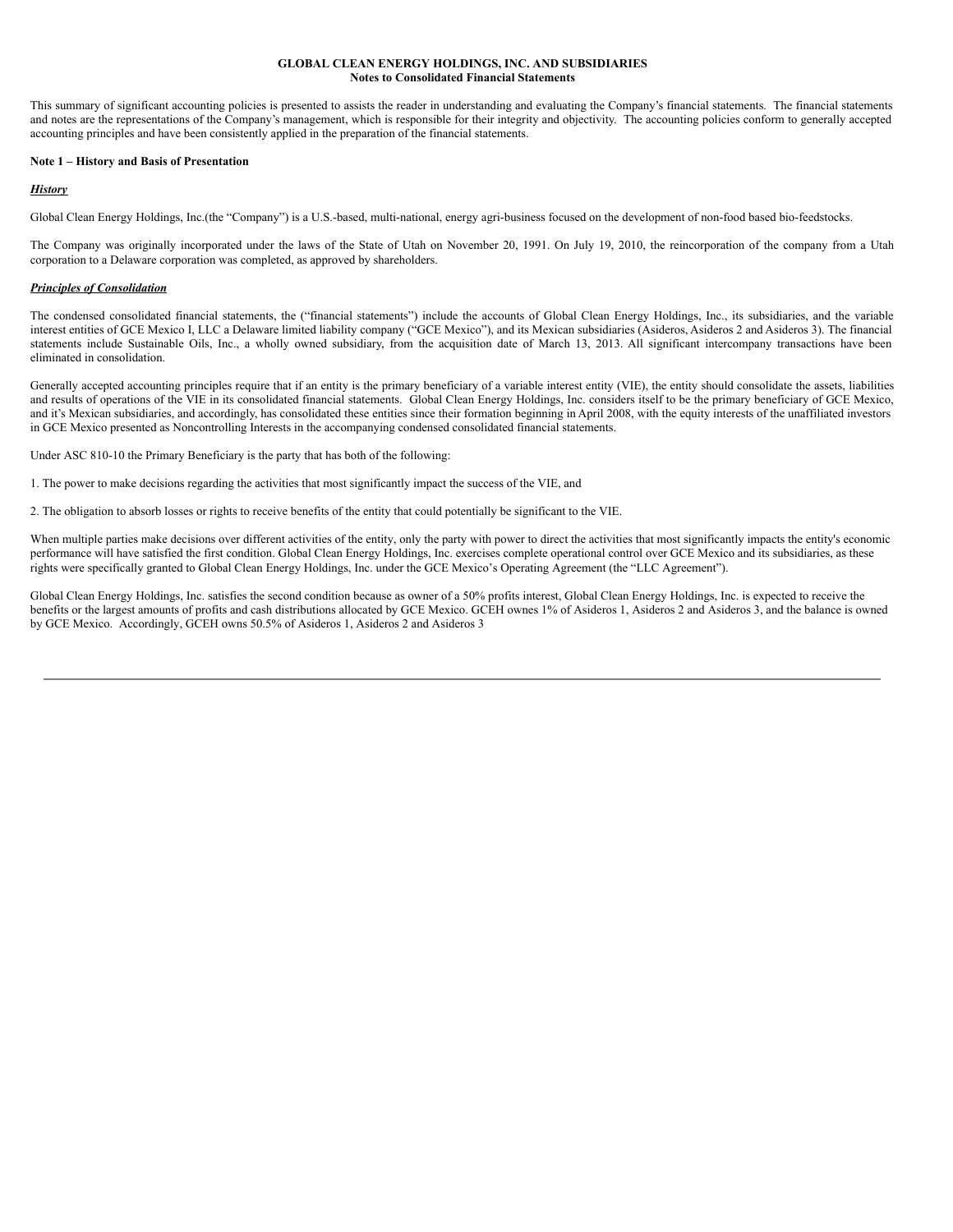either directly or through our common membership interest in GCE Mexico. The partners' right to receive a preferred return on their investment does not qualify as a "right to receive residual returns" of GCE Mexico.

The guidance also states that "in a multi-tiered legal-entity structure, a reporting entity should generally begin its evaluation at the lowest-level entity. Each entity within the structure should then be evaluated on a consolidated basis. The attributes and variable interests of the underlying consolidated entities become those of the parent company upon consolidation".

GCE Mexico holds, directly, 99% of the voting interest in the subsidiaries pursuant to the Agency Agreement. GCEH's rights as Manager of GCE Mexico and as the sole Director of the subsidiaries enables GCEH to conclude that these powers, together with the 50% membership interest in GCE Mexico, gives Global Clean Energy Holdings, Inc. a controlling financial interest and therefore is the primary beneficiary.

# **GCE MEXICO I, LLC AND SUBSIDIARIES CONDENSED CONSOLIDATED BALANCE SHEETS**

|                                              | September<br>30,<br>2014<br>(unaudited) | December<br>31,<br>2013 |
|----------------------------------------------|-----------------------------------------|-------------------------|
| <b>ASSETS</b>                                |                                         |                         |
|                                              |                                         |                         |
| <b>CURRENT ASSETS</b>                        | 227,755                                 | 339,900                 |
| PROPERTY AND EQUIPMENT, NET                  | 14,593,063                              | 14,911,720              |
| <b>OTHER NONCURRENT ASSETS</b>               | 3,413                                   | 3,522                   |
| <b>TOTAL ASSETS</b>                          | \$14,824,231                            | \$15,255,142            |
|                                              |                                         |                         |
| <b>LIABILITIES AND STOCKHOLDERS' DEFICIT</b> |                                         |                         |
|                                              |                                         |                         |
|                                              |                                         |                         |
| <b>CURRENT LIABILITIES</b>                   | 298,315                                 | 378,438                 |
| <b>LONG-TERM LIABILITIES</b>                 | 18,196,954                              | 16,297,060              |
|                                              | \$18,495,269                            | \$16,675,498            |

The amount of cash or cash equivalent balances held at September 30, 2014 represents cash held in our corporate accounts and our joint venture accounts. Of these amounts, \$107,131 may be used for our general corporate purposes, with the remaining balance of approximately \$206,000 is anticipated to be used in the operations of the Tizimin, Mexico farms owned by the GCE Mexico I, LLC joint venture, which is included in "Current Assets" above. As a result, the GCE Mexico I, LLC funds will not be available for our corporate working capital or other purposes, and are not available to reduce indebtedness.

In March 2013, the Company acquired 100% of all of the outstanding membership interests of Sustainable Oils, LLC, a Delaware limited liability company. Accordingly, the consolidated financial statements for periods after that acquisition include the assets, liabilities and results of operations of that entity.

## *Unaudited Interim Condensed Consolidated Financial Statements*

The accompanying (a) condensed consolidated Balance Sheet at December 31, 2013 has been derived from audited statements and (b) the unaudited condensed consolidated financial statements as of September 30, 2014 and 2013 have been prepared by the Company pursuant to the rules and regulations of the Securities and Exchange Commission. Certain information and footnote disclosures normally included in financial statements prepared in accordance with accounting principles generally accepted in the United States of America have been condensed or omitted pursuant to such rules and regulations. In the opinion of management, all adjustments and disclosures necessary for a fair presentation of these financial statements have been included and are of normal, recurring nature. These financial statements should be read in conjunction with the financial statements and notes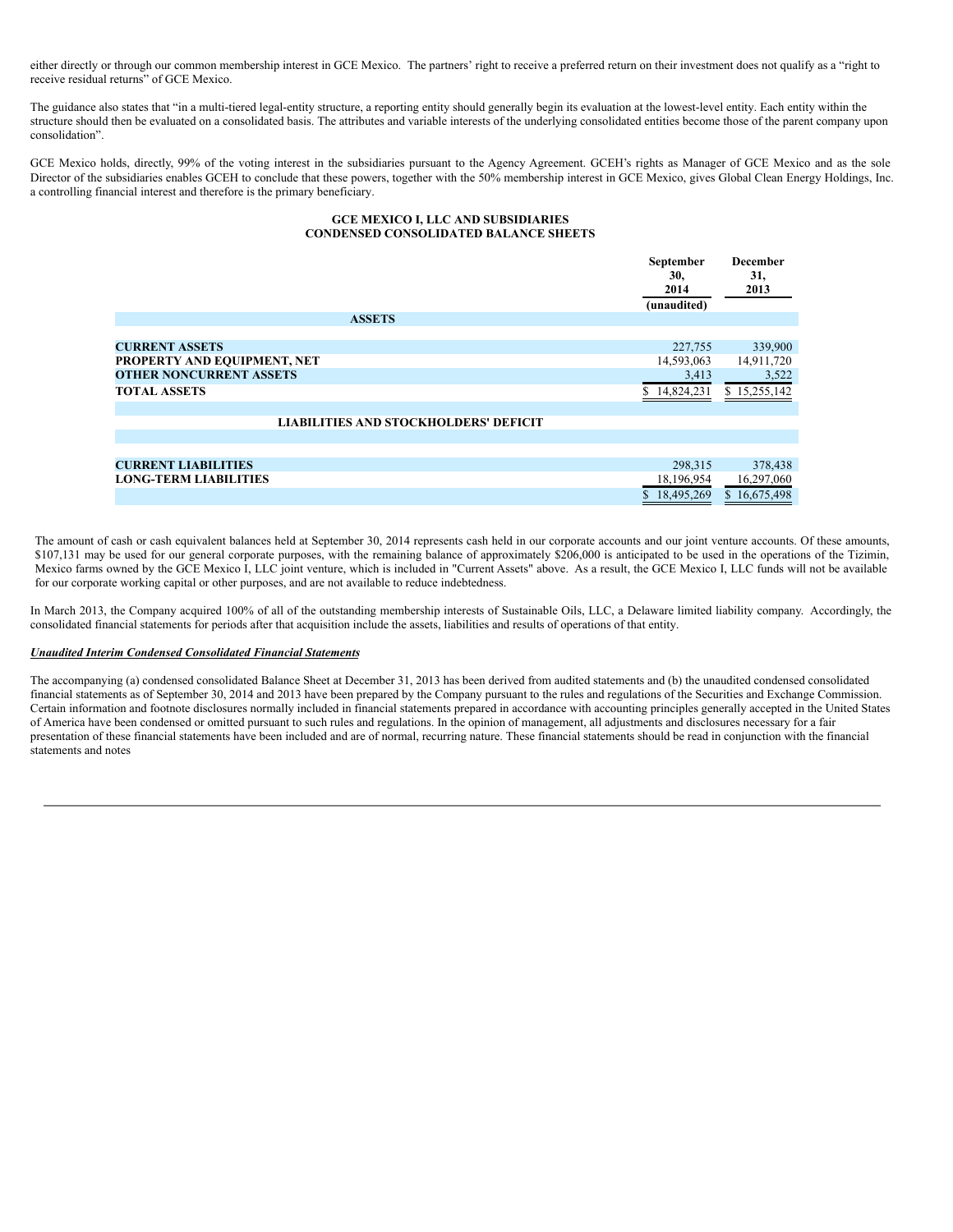thereto included in the Company's annual report on Form 10-K For the year ended December 31, 2013, as filed with the Securities and Exchange Commission. The results of operations for the nine months ended September 30, 2014, may not be indicative of the results that may be expected for the year ending December 31, 2014.

# *Accounting for Agricultural Operations*

All costs incurred until the actual planting of the Jatropha Curcas plant are capitalized as plantation development costs, and are included in "Property and Equipment" on the balance sheet. Plantation development costs are being accumulated in the balance sheet during the development period and are accounted for in accordance with accounting standards for Agricultural Producers and Agricultural Cooperatives. The direct costs associated with each farm and the production of the Jatropha revenue streams have been deferred and accumulated as a noncurrent asset, "Deferred Growing Costs", on the balance sheet. These costs will be recognized as a Cost of Good Sold in the period the revenue is recognized. Other general costs without expected future benefits are expensed when incurred.

#### *Inventory*

The Company uses the FIFO valuation method for its inventories, which consist almost entirely of finished goods. The Company records no inventories above their acquisition costs. There were no losses related to the valuation of inventory during the nine months ended September 30, 2014.

# *Income/Loss per Common Share*

Income/Loss per share amounts are computed by dividing income or loss applicable to the common shareholders of the Company by the weighted-average number of common shares outstanding during each period. Diluted income or loss per share amounts are computed assuming the issuance of common stock for potentially dilutive common stock equivalents. The number of dilutive warrants and options is computed using the treasury stock method, whereby the dilutive effect is reduced by the number of treasury shares the Company could purchase with the proceeds from exercises of warrants and options.

|                                                    | For the three months ended<br>September 30, |               | For the nine months ended<br>September 30, |                   |  |
|----------------------------------------------------|---------------------------------------------|---------------|--------------------------------------------|-------------------|--|
|                                                    | 2014                                        | 2013          | 2014                                       | 2013              |  |
| Net Income (loss)                                  | 58,226                                      | (382, 285)    | (617, 509)                                 | (1,640,256)<br>S. |  |
|                                                    |                                             |               |                                            |                   |  |
| Basic Weighted-Average Common Shares Outstanding   | 339, 187, 545                               | 339, 187, 545 | 339, 187, 545                              | 307, 187, 545     |  |
| Effect of dilutive securities                      |                                             |               |                                            |                   |  |
| Convertible preferred stock - Series B             | 11,818,181                                  |               |                                            |                   |  |
| Warrants                                           | 76,923                                      | -             |                                            |                   |  |
| Options                                            | 1,075,015                                   |               |                                            |                   |  |
| Diluted Weighted-Average Common Shares Outstanding | 352,154,664                                 | 339, 187, 545 | 339, 187, 545                              | 307,187,545       |  |
|                                                    |                                             |               |                                            |                   |  |
|                                                    |                                             |               |                                            |                   |  |
| Basic Income (loss) Per Common Share               | 0.00017                                     | (0.0011)      | (0.0018)                                   | (0.0053)          |  |
|                                                    |                                             |               |                                            |                   |  |
| Diluted Income (loss) Per Common Share             | 0.00017                                     | (0.0011)      | (0.0018)                                   | (0.0053)          |  |
|                                                    |                                             |               |                                            |                   |  |

The following instruments are currently antidilutive and have been excluded from the calculations of diluted income or loss per share for the nine months ended September 30, 2013, and the three months ended September 30, 2014 and 2013, as follows: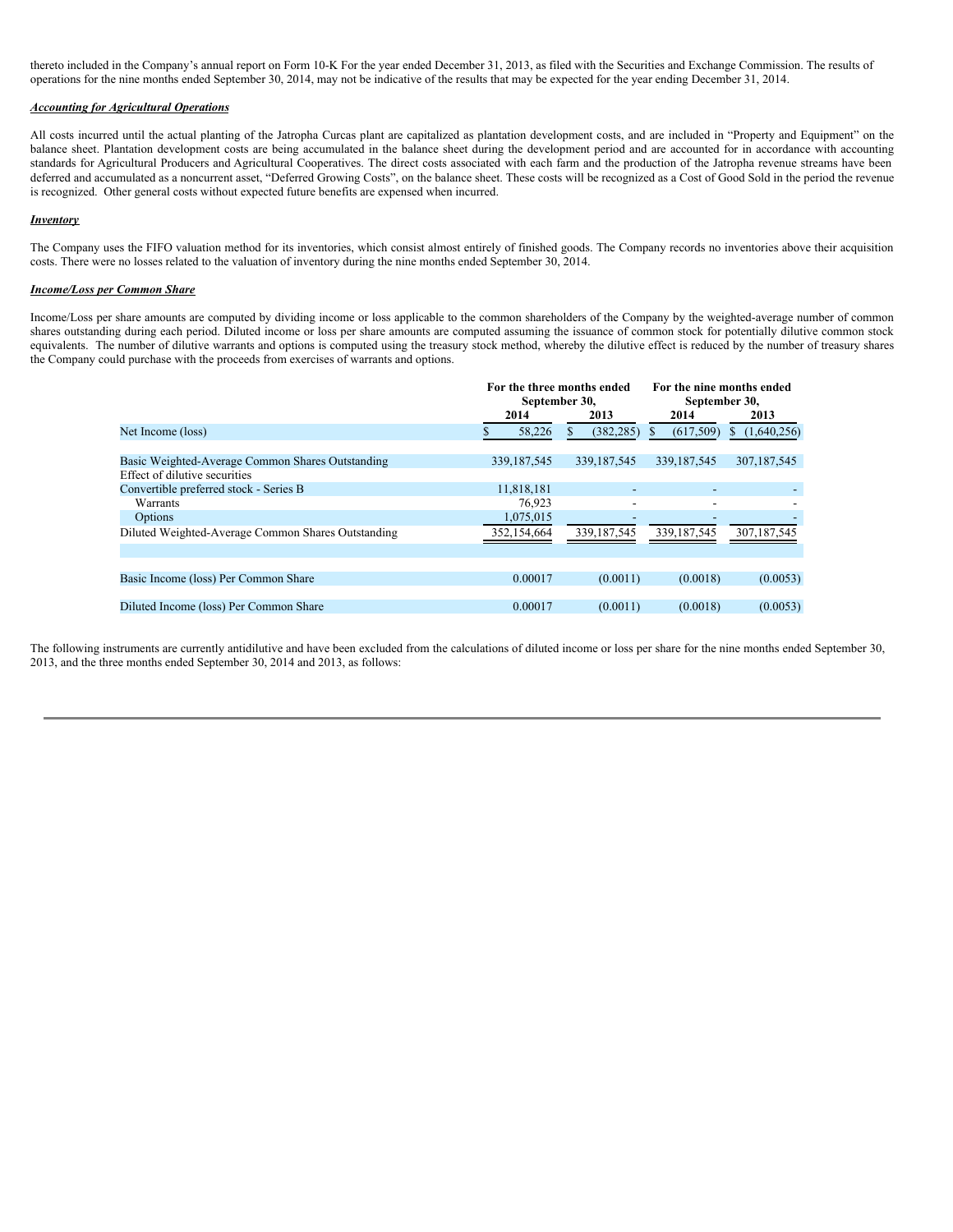|                                               | September 30, |             |
|-----------------------------------------------|---------------|-------------|
|                                               | 2014          | 2013        |
|                                               |               |             |
| Convertible notes                             | 18,900,000    | 18,900,000  |
| Convertible preferred stock - Series B        | 11,818,181    | 11,818,181  |
| Warrants                                      | 3,083,332     | 24,585,662  |
| Compensation-based stock options and warrants | 43,576,243    | 69,208,483  |
|                                               | 77,377,756    | 124,512,326 |

# *Revenue Recognition*

Revenue is recognized when all of the following criteria are met: persuasive evidence of an arrangement exists; delivery has occurred or services have been rendered; the seller's price to the buyer is fixed or determinable; collectability is reasonably assured; and title and the risks and rewards of ownership have transferred to the buyer. Value added taxes collected on revenue transactions are excluded from revenue and are included in accounts payable until remittance to the taxation authority.

Jatropha and Camelina biofuel revenue - The Company's long-term primary source of revenue currently is expected to be crude Jatropha oil. Revenue will be recognized net of sales or value added taxes and upon transfer of significant risks and rewards of ownership to the buyer. Revenue is not recognized when there are significant uncertainties regarding recovery of the consideration due, associated costs or the possible return of goods. For the nine months ended September 30, 2014, the Company had no material Jatropha or Camelina biofuel revenue.

Advisory services revenue - The Company provides development and management services to other companies regarding their bio-fuels and/or feedstock-Jatropha development operations, on a fee for services basis. The advisory services revenue is recognized upon completion of the work in accordance with each advisory contract.

Agricultural subsidies revenue - the Company receives agricultural subsidies from the Mexican government to supplement the farm development and planting of new trees. Due to the uncertainty of these payments, the revenue is recognized when the payments are received. We recognize these funds as revenue due to these payments being disbursed to supplement the Company's income and not as direct payments for any specified farming expense. For the nine months ended September 30, 2014, the Company had limited subsidies revenue.

# *Long lived assets*

The Company regularly evaluates its property and equipment and other long-lived assets for impairment based on its classification as a) held for sale or b) to be held and used. Several criteria must be met before an asset is classified as held for sale, including that management with the appropriate authority commits to a plan to sell the asset at a reasonable price in relation to its fair value and is actively seeking a buyer. There were no assets held for sale at September 30, 2014. For assets held for sale, the Company recognizes the asset at the lower of carrying value or fair market value less costs to sell, as estimated based on comparable asset sales, offers received, or a discounted cash flow model. For assets to be held and used, the Company reviews for impairment whenever indicators of impairment exist. The Company then compares the estimated future cash flows, at an average growth rate of 30% after 2015, of the asset, on an undiscounted basis, to the carrying value of the asset. If the undiscounted cash flows exceed the carrying value, no impairment is indicated. If the undiscounted cash flows do not exceed the carrying value, then an impairment is recorded based on the fair value of the asset, typically measured using a discounted cash flow model with a discount rate of 65%. The projected cash flows used in the companies impairment test is over a 15 year period using approved forecasts. The Company's assumptions related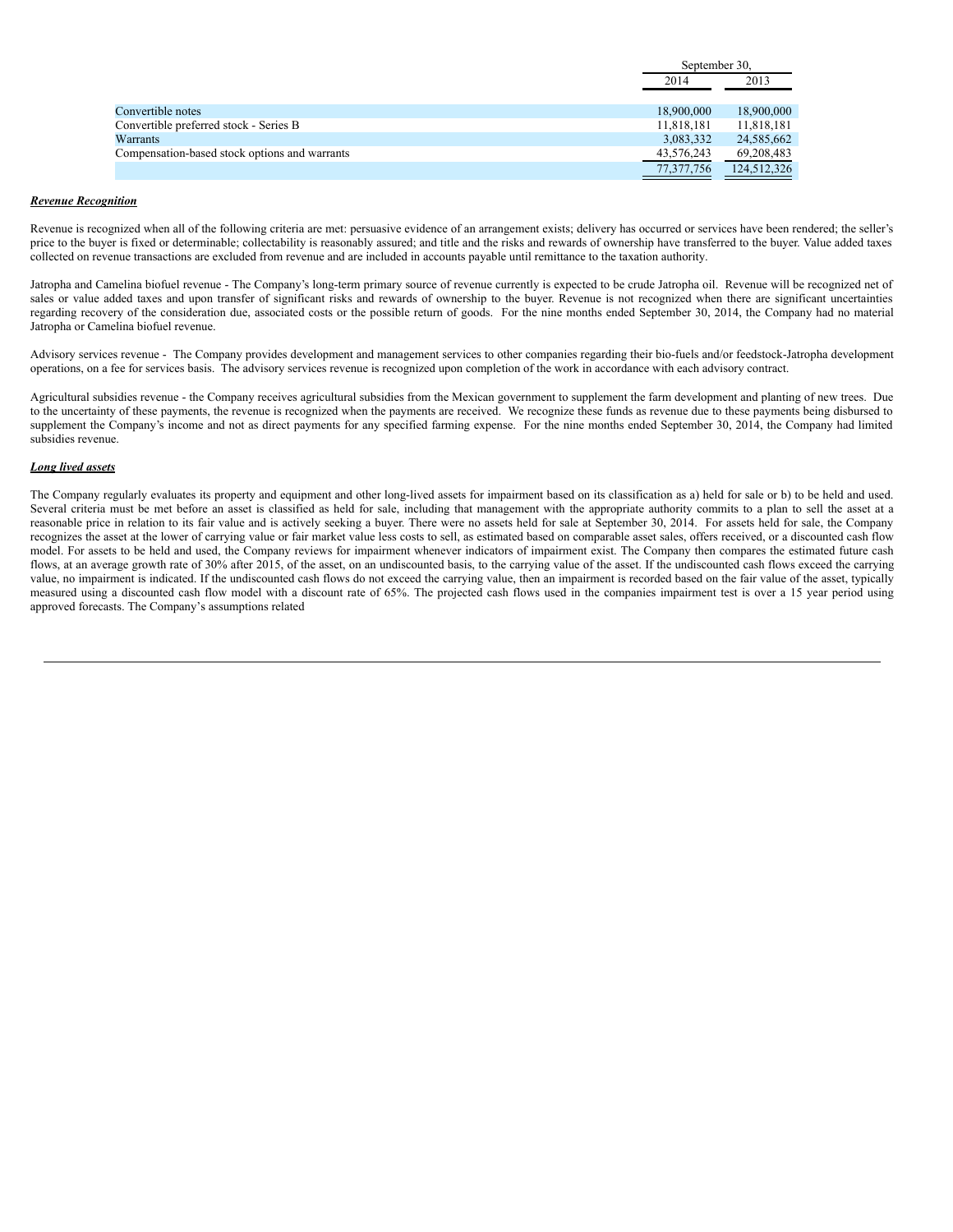to the growth rate and the cash flow discount rate is management's estimates based on historical trends in the farm development and growth in the yield from the trees.

## *Fair Value of Financial Instruments*

The carrying amounts reported in the consolidated balance sheets for accounts receivable and payable approximate fair value because of the immediate or short-term maturity of these financial instruments. The carrying amounts reported for the various notes payable and the mortgage notes payable approximate fair value because the underlying instruments are at interest rates which approximate current market rates.

#### *Estimates*

Management uses estimates and assumptions in preparing financial statements. Those estimates and assumptions affect the reported amounts of assets and liabilities, the disclosure of contingent assets and liabilities, and reported revenues and expenses. Significant estimates used in preparing these financial statements include a) those assumed in determining the valuation of common stock, warrants, and stock options, b) estimated useful lives of plantation equipment and plantation development costs, and c) undiscounted future cash flows for purpose of evaluating possible impairment of long-term assets. It is at least reasonably possible that the significant estimates used will change within the next year.

### *Foreign Currency*

During 2014, the Company had operations located in the United States, Mexico and the Dominican Republic. For these foreign operations, the functional currency is the local country's currency. Consequently, revenues and expenses of operations outside the United States of America are translated into U.S. dollars using weighted average exchange rates, while assets and liabilities of operations outside the United States of America are translated into U.S. dollars using exchange rates at the balance sheet date. The effects of foreign currency translation adjustments are included in equity (deficit) as a component of accumulated other comprehensive loss in the accompanying consolidated financial statements. Foreign currency transaction adjustments are included in other income (expense) in the Company's results of operations.

The Company has not entered into derivative instruments to offset the impact of foreign currency fluctuations.

#### *Stock Based Compensation*

The Company recognizes compensation expense for stock-based awards expected to vest on a straight-line basis over the requisite service period of the award based on their grant date fair value. The Company estimates the fair value of stock options using a Black-Scholes option pricing model which requires management to make estimates for certain assumptions regarding risk-free interest rate, expected life of options, expected volatility of stock and expected dividend yield of stock.

### *Comprehensive Income*

In September 2011, the FASB issued authoritative guidance requiring entities to report components of other comprehensive income in either a single continuous statement or in two separate, but consecutive statements of net income and other comprehensive income. The Company has included a consolidated statement of comprehensive income for the nine months ended September 30, 2014 and 2013.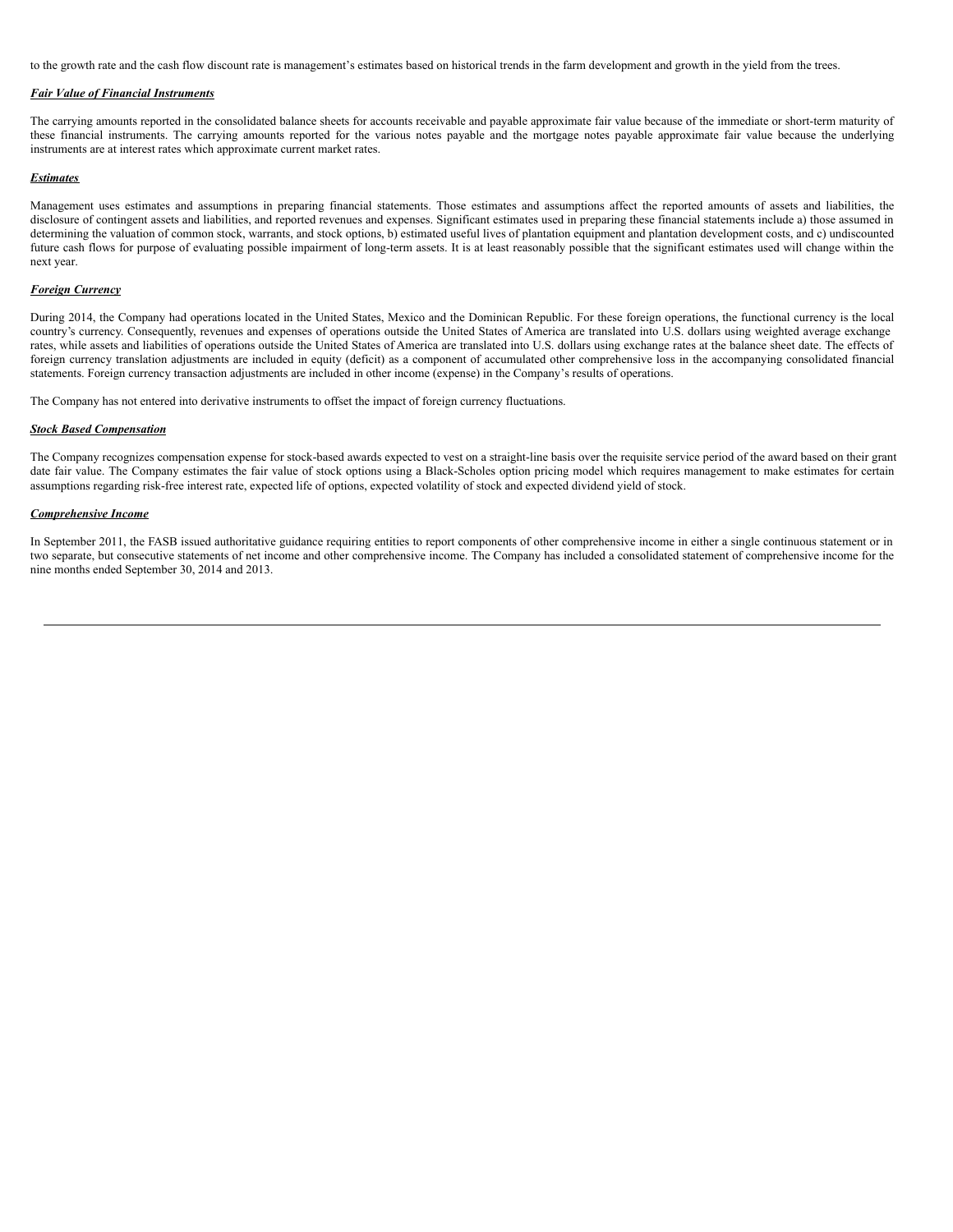## *New Account Guidelines*

In August 2014, the FASB issued ASU No. 2014-15, "Presentation of Financial Statements - Going Concern." The amendments in this update provide guidance in U.S. GAAP about management's responsibilities to evaluate whether there is substantial doubt about an entity's ability to continue as a going concern and to provide related footnote disclosures. The main provision of the amendments are for an entity's management, in connection with the preparation of financial statements, to evaluate whether there are conditions or events, considered in the aggregate, that raise substantial doubt about the entity's ability to continue as a going concern within one year after the date that the financial statements are issued. Management's evaluation should be based on relevant conditions and events that are known or reasonably knowable at the date the consolidated financial statements are issued. When management identifies conditions or events that raise substantial doubt about an entity's ability to continue as a going concern, the entity should disclose information that enables users of the consolidated financial statements to understand all of the following: (1) principal conditions or events that raised substantial doubt about the entity's ability to continue as a going concern (before consideration of management's plans); (2) management's evaluation of the significance of those conditions or events in relation to the entity's ability to meet its obligations; and (3) management's plans that alleviated substantial doubt about the entity's ability to continue as a going concern or management's plans that are intended to mitigate the conditions or events that raise substantial doubt about the entity's ability to continue as a going concern. The amendments in this update are effective for interim and annual reporting periods after December 15, 2016 and early application is permitted. The Company is currently assessing this guidance for future implementation.

### **Note 2 – Going Concern Considerations**

The accompanying consolidated financial statements have been prepared assuming that the Company will continue as a going concern. As shown in the accompanying consolidated financial statements, the Company incurred losses from operations applicable to its common shareholders of \$617,509 and \$1,640,256 for the nine months ended September 30, 2014, and 2013, respectively, and has an accumulated deficit applicable to its common shareholders of \$28,956,385 at September 30, 2014. The Company also used cash in operating activities of \$637,891 and \$1,1157,125 during the nine months ended September 30, 2014 and 2013, respectively. At September 30, 2014, the Company had negative working capital of \$6,395,750. These factors raise substantial doubt about the Company's ability to continue as a going concern.

The Company commenced its business related to the cultivation and production of oil from the seed of the Jatropha plant in September 2007. Management plans to meet its cash needs through various means including securing financing, entering into joint ventures, and developing the current business model. In order to fund its operations, the Company has received \$22,111,826 in capital contributions from the preferred membership interest in GCE Mexico I, LLC ("GCE Mexico"), has issued mortgages in the total amount of \$5,110,189 for the acquisition of land through September 30, 2014. The Company is developing the new business operation to participate in the rapidly growing bio-diesel industry. While the Company expects to be successful in this new venture, there is no assurance that its business plan will be economically viable. The ability of the Company to continue as a going concern is dependent on that plan's success. The financial statements do not include any adjustments that might be necessary if the Company is unable to continue as a going concern.

#### **Note 3 – Jatropha Business Venture**

The Company entered into the bio-fuels business in 2007 by acquiring certain trade secrets, know-how, business plans, term sheets, business relationships, and other information relating to the cultivation and production of seed oil from the Jatropha plant for the production of bio-diesel, and by entering into certain employment agreements and property management agreements. Subsequent to entering into these transactions, the Company acquired certain real property in Mexico it believed to be suitable for cultivating the Jatropha plant. During 2008, GCE Mexico's subsidiary acquired the land in Mexico for the cultivation of the Jatropha plant. In July 2009, the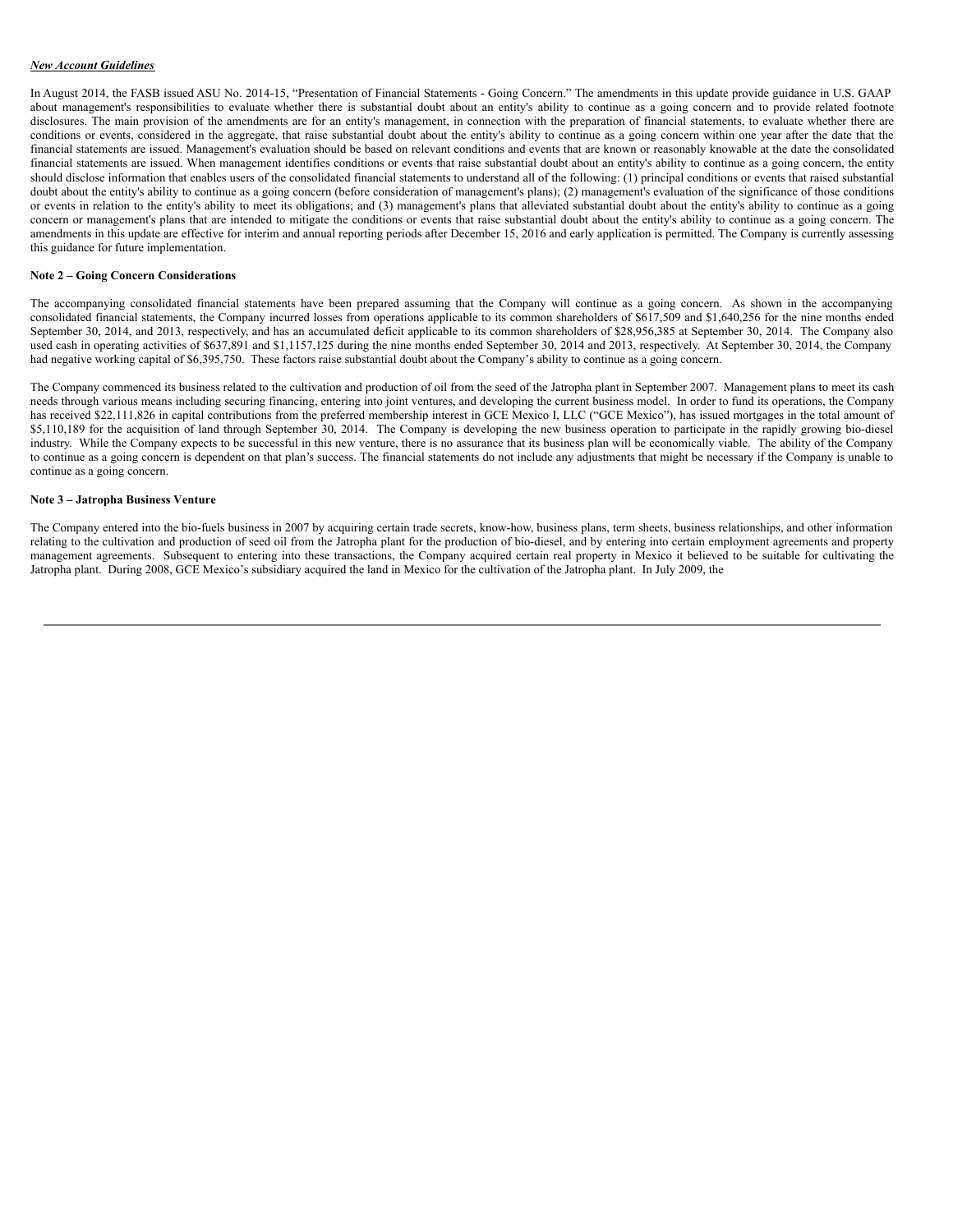Company acquired Technology Alternatives, Limited ("TAL"), a company formed under the laws of Belize that had developed a farm in Belize for cultivation of the Jatropha plant and provided technical advisory services for the propagation of the Jatropha plant. In March 2010, the Company formed Asideros 2, a Mexican corporation, which has acquired additional land in Mexico adjacent to the land acquired by Asideros 1. In October 2011, the Company formed Asideros 3, a Mexican Corporation, which has acquired land in Mexico close to the land acquired by Asideros 1 and Asideros 2. All of these transactions are described in further detail in the remainder of the notes.

# **GCE Mexico I, LLC and Subsidiaries**

GCE Mexico was organized primarily to facilitate the acquisition of the initial 5,000 acres of farm land (the Jatropha Farm) in the State of Yucatan in Mexico to be used primarily for the (i) cultivation of *Jatropha curcas*, (ii) the marketing and sale of the resulting fruit, seeds, or pre-processed crude Jatropha oil, whether as biodiesel, feedstock, biomass or otherwise, and (iii) the sale of carbon value, green fuel value, or renewable energy credit value (and other similar environmental attributes) derived from activities at the Jatropha Farm.

Under GCE Mexico's operating agreement, as amended (the "LLC Agreement"), the Company owns 50% of the issued and outstanding common membership units of GCE Mexico. The remaining 50% of the common membership units was initially issued to five investors. The Company and the other owners of the common membership interest were not required to make capital contributions to GCE Mexico.

In addition, two investors agreed to invest in GCE Mexico through the purchase of preferred membership units and through the funding of the purchase of land in Mexico. An aggregate of 1,000 preferred membership units were issued to these two investors who each agreed to make capital contributions to GCE Mexico in installments and as required, fund the development and operations of the Jatropha Farm. In November 2012, one of the two investors transferred 100% of the interest to the other investor. The preferred members have made capital contributions of \$952,435 and \$1,310,030 during the nine months ended September 30, 2014 and 2013, respectively, and total contributions of \$22,111,826 have been received by GCE Mexico from these investors since the execution of the LLC Agreement. The LLC Agreement calls for additional contributions from the investors, as requested by management and as required by the operation in 2013 and the following years. The holder of the preferred membership interest is entitled to earn a preferential 12% per annum cumulative compounded return on the cumulative balance of the preferred membership interest. The preferential return increased by \$1,977,862, and \$1,846,446 during the nine months ended September 30, 2014 and 2013, respectively, and totals \$9,420,592 at September 30, 2014.

The net income or loss of the three Mexican subsidiaries that own the Mexico farms is allocated to the shareholders based on their respective equity ownership; 99% of the equity of each subsidiary is owned by GCE Mexico and 1% is owned by the Company. GCE Mexico has no operations separate from its investments in the Mexican subsidiaries. According to the LLC Agreement of GCE Mexico, the net loss of GCE Mexico is allocated to its members according to their respective investment balances. Accordingly, since the common membership interest did not make a capital contribution, all of the losses have been allocated to the preferred membership interest. The noncontrolling interest presented in the accompanying consolidated balance sheets includes the carrying value of the preferred membership interests and of the common membership interests owned by the Investors, and excludes any common membership interest in GCE Mexico held by the Company.

# **Note 4 – Property and Equipment**

Property and equipment are as follows: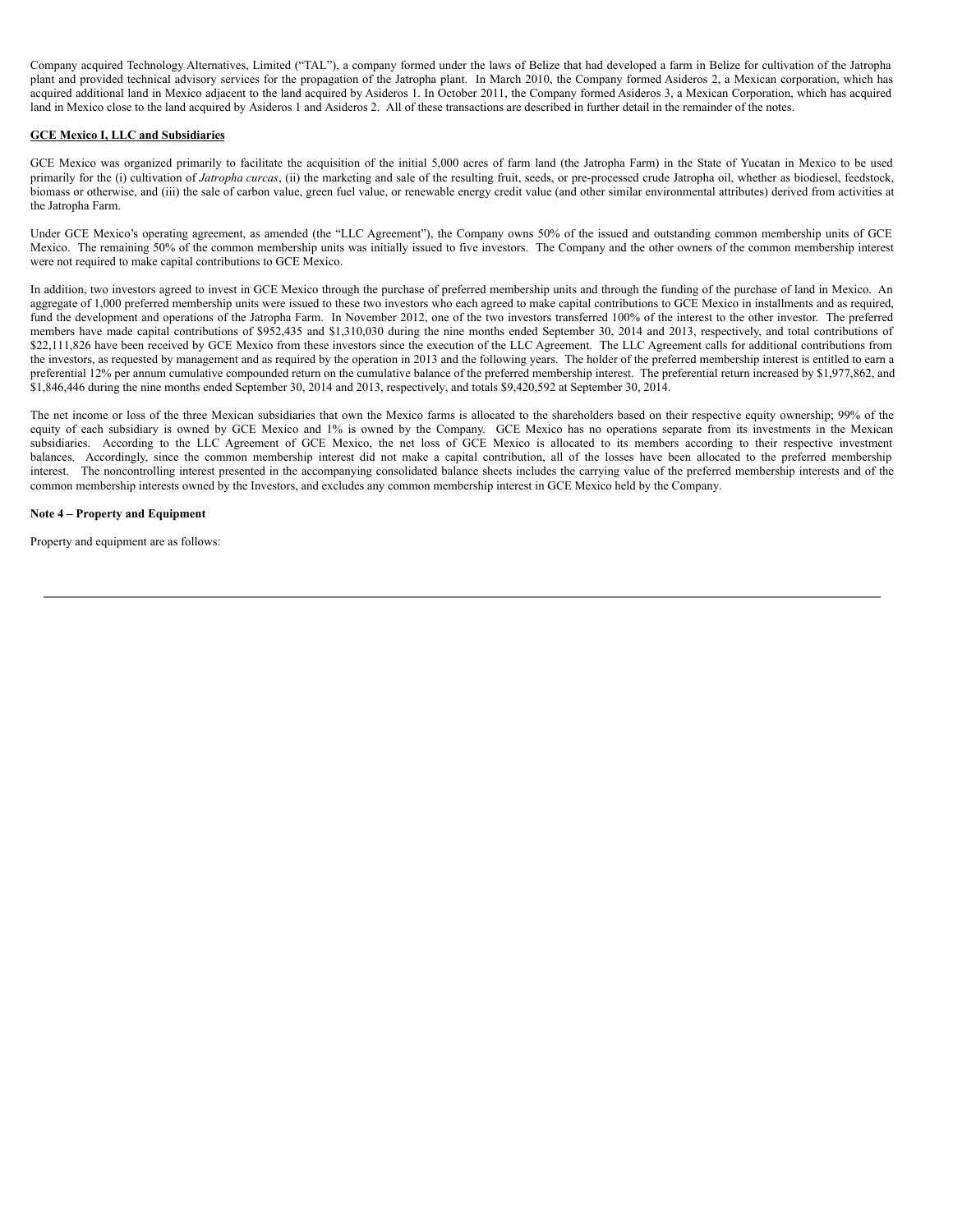| <b>September</b><br>30,<br>2014 | <b>December</b><br>31,<br>2013 |
|---------------------------------|--------------------------------|
| 4,372,890                       | \$<br>4,512,630                |
| 10,371,194                      | \$10,311,286                   |
| 1,474,227                       | 1,510,878<br>\$                |
| 107,769                         | 299,756<br>S.                  |
|                                 |                                |
| 16,326,079                      | 16,634,550                     |
| (1,272,224)                     | (1, 138, 769)                  |
|                                 |                                |
| \$15,053,855                    | \$15,495,781                   |
|                                 |                                |

# **Note 5 – Intangible Assets**

In March 2013, the Company purchased certain intangible assets related to the commercial production of Camelina. See further discussion on acquisition in Note 9. The intangible assets include three patents and the related intellectual property associated with these patents. These intangible assets acquired have an expected useful life of 17 years and are carried at cost less any accumulated amortization and any impairment losses.

Amortization is calculated using the straight-line method to allocate the cost of the intangible assets over their estimated useful lives of 17 years. Any future costs associated with the maintenance of these patents with indefinite lives will be capitalized and not amortized. The intangible assets as of the nine months ended September 30, 2014 is shown in the following table:

|                               | <b>September</b><br>30,<br>2014 | <b>December</b><br>31,<br>2013 |
|-------------------------------|---------------------------------|--------------------------------|
| Intangible Assets             | 4,168,841                       | <sup>S</sup><br>4,168,841      |
|                               |                                 |                                |
| Less accumulated amortization | (379, 811)                      | (195, 892)                     |
|                               |                                 |                                |
| Intangible Assets, net        | 3,789,030                       | \$3,972,949                    |

# **Note 6 – Debt**

# **Notes Payable to Shareholders**

Included in notes payable on the accompanying consolidated balance sheet, the Company has notes payable to certain shareholders in the aggregate principal amount of \$26,000 at September 30, 2014 and 2013. The notes originated in 1999, bear interest at 12%, are unsecured, and are currently in default. Accrued interest on the notes totaled \$54,970 and \$51,858, respectively at September 30, 2014 and 2013, respectively. The company is currently in discussions with the lender related to the accrued interest balance as of September 30, 2014.

# **Convertible Notes Payable**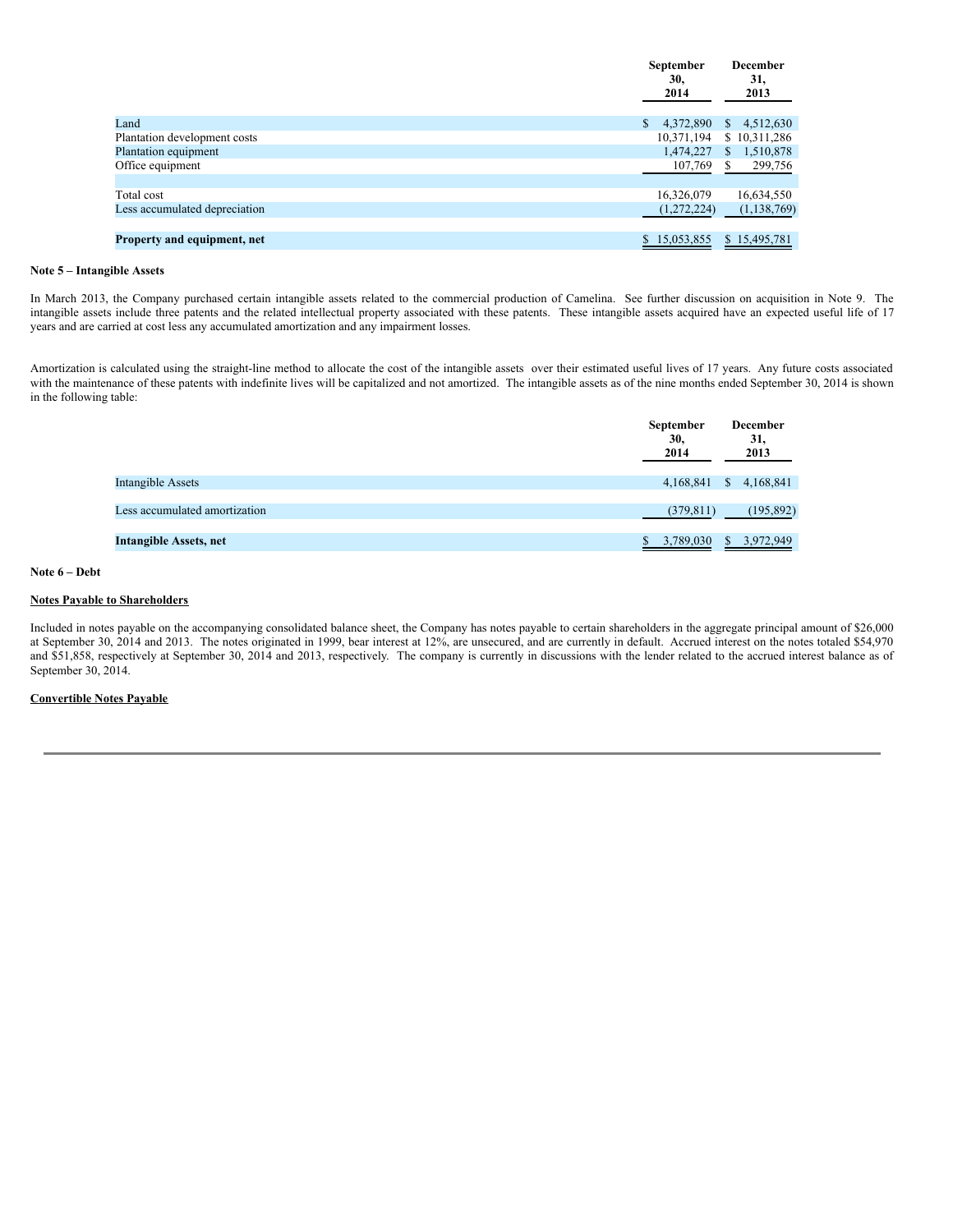In March 2010, the Company entered into a securities purchase agreement with the preferred members of GCE Mexico pursuant to which the Company issued senior unsecured convertible promissory notes in the original aggregate principal amount of \$567,000 and warrants to acquire an aggregate of 1,890,000 shares of the Company's common stock. The Convertible Notes mature on the earlier of (i) March 16, 2012, or (ii) upon written demand of payment by the note holders following the Company's default thereunder. The maturity date of the Convertible Notes have been extended until March 15, 2015. Interest accrues on the convertible notes at a rate of 5.97% per annum, and is payable quarterly in cash, in arrears, on each year anniversary of the issuance of the convertible notes. The Company may at its option, in lieu of paying interest in cash, pay interest by delivering a number of unregistered shares of its common stock equal to the quotient obtained by dividing the amount of such interest by the arithmetic average of the volume weighted average price for each of the five consecutive trading days immediately preceding the interest payment date. At any time following the first anniversary of the issuance of the Convertible Notes, at the option of the note holders, the outstanding balance thereof (including unpaid interest) may be converted into shares of the Company's common stock at a conversion price equal to \$0.03. The conversion price may be adjusted in connection with stock splits, stock dividends and similar events affecting the Company's capital stock. The convertible notes rank senior to all other indebtedness of the Company, and thereafter will remain senior or pari passu with all accounts payable and other similar liabilities incurred by the Company in the ordinary course of business. The Company may not prepay the convertible notes without the prior consent of the Investors.

In January 2014, the Company entered into a securities purchase agreement with the third party investors pursuant to which the Company issued senior unsecured contingently convertible promissory notes in the original aggregate principal amount of \$130,000 and warrants to acquire an aggregate of 1,083,332 shares of the Company's common stock. Interest accrues on the convertible notes at a rate of 8% per annum, and is payable quarterly in cash, in arrears, on each year anniversary of the issuance of the convertible notes. At any time following the first anniversary of the issuance of the Convertible Notes, at the option of the note holders, the outstanding balance thereof (including unpaid interest) may be converted into shares of the Sustainable Oils's common stock at a conversion price equal to \$0.01448, subject to change based on Sustainable Oils receiving alternative consideration from another investor. The conversion price may be adjusted in connection with stock splits, stock dividends and similar events affecting the Sustainable Oils's capital stock. The relative fair value of the warrants was considered insignificant.

## **Promissory Notes Payable**

In March 2013, the Company issued a secured promissory note in the principal amount of \$1,300,000 to Targeted Growth, Inc. for certain Camelina assets. The purchase occurred concurrently with the acquisition of Sustainable Oils, LLC. The note beared an interest rate of ten percent (10.0%) per annum, and is payable upon the earlier of the following: (a) to the extent of 35.1% of, and on the third business day after, the receipt by the Company of any Qualified Funding; or (b) September 13, 2014 (the "Maturity Date"). In September 2014, the Company amended the note by extending the maturity date to December 31, 2014 and returning the certain Camelina assets to Targeted Growth, Inc. at the book value of \$190,500. Thus, the outstanding balance of the note and related accrued interest was reduced by the value of the assets returned for the same book value of \$190,500. Affective December 31, 2014, , the Company renegotiated the terms of the note to be a demand note bearing an interest rate of eighteen percent (18%). The new note eliminated all terms related to the maturity date and repayment of the existing note.

#### **Note 7 – Stock Options and Warrants**

#### **Stock Options and Compensation-Based Warrants**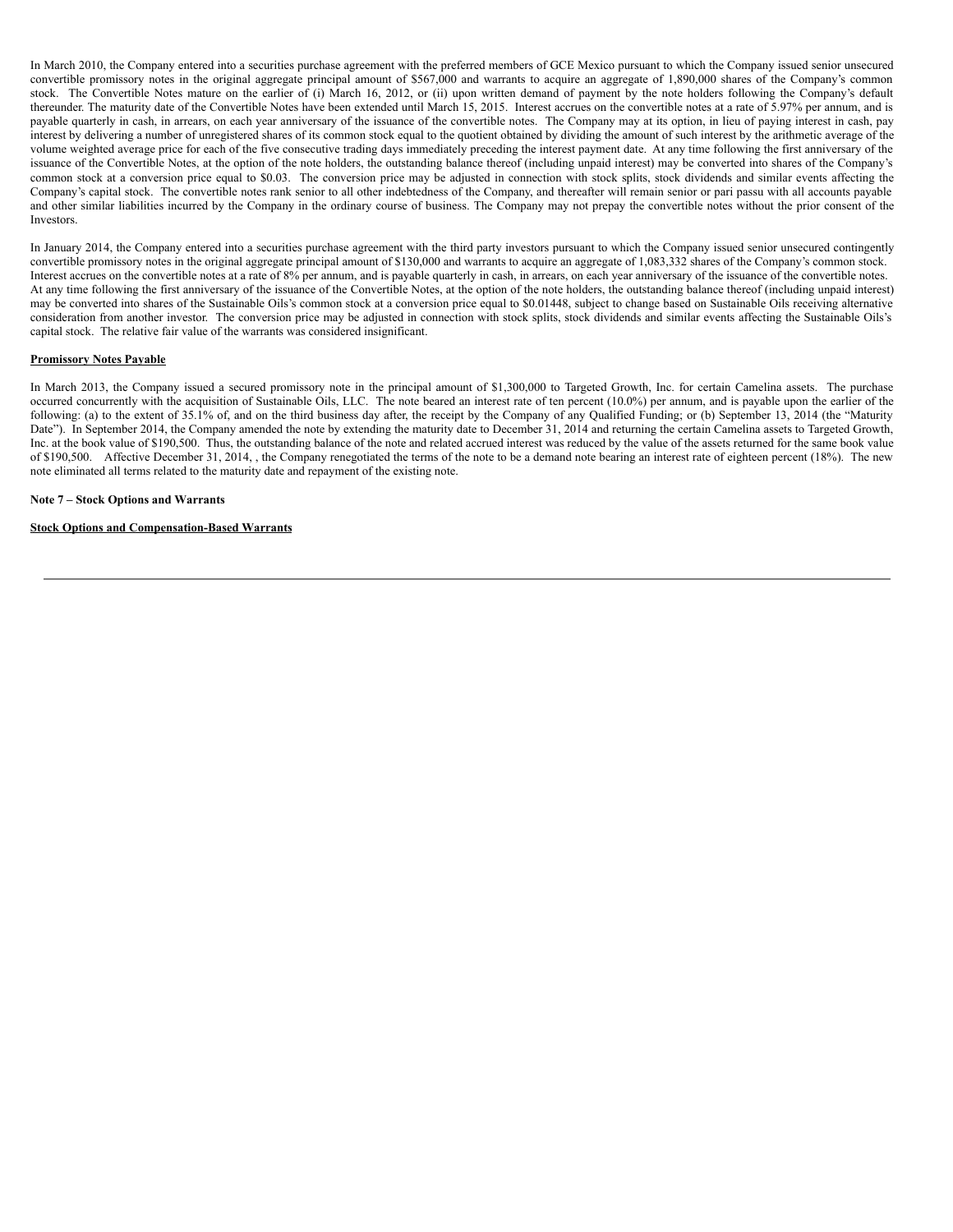The Company has an incentive stock option plan wherein 40,000,000 shares of the Company's common stock are reserved for issuance thereunder.

A summary of the status of options and compensation-based warrants at September 30, 2014, and changes during the nine months then ended is presented in the following table:

|                                              | <b>Shares</b><br>Under<br>Option | Weighted<br>Average<br><b>Exercise</b><br>Price | Weighted<br>Average<br>Remaining<br>Contractual<br>Life | Aggregate<br><b>Intrinsic</b><br>Value |
|----------------------------------------------|----------------------------------|-------------------------------------------------|---------------------------------------------------------|----------------------------------------|
| Outstanding at December 31, 2013             | 69, 375, 311                     | 0.01                                            | $6.6 \text{ years}$ \$                                  |                                        |
|                                              |                                  |                                                 |                                                         |                                        |
| Granted                                      | 4,700,000                        | 0.01                                            |                                                         |                                        |
| Exercised                                    | ۰                                |                                                 |                                                         |                                        |
| Forfeited                                    | (350,000)                        | 0.02                                            |                                                         |                                        |
| Expired                                      | (1,080,000)                      | 0.04                                            |                                                         |                                        |
|                                              |                                  |                                                 |                                                         |                                        |
| Outstanding at September 30, 2014            | 72,645,311                       | 0.02                                            | 7.8 years $\frac{1}{8}$                                 | 56,745                                 |
|                                              |                                  |                                                 |                                                         |                                        |
| Vested and Exercisable at September 30, 2014 | 52,968,233                       | 0.02<br>\$                                      | $2.5 \text{ years }$ $\text{S}$                         | 43,195                                 |

The fair value of other stock option grants and compensation-based warrants is estimated on the date of grant or issuance using the Black-Scholes option pricing model. Options to purchase 3,700,000 shares of common stock were issued in the nine months ended September 30, 2014. The weighted average fair value of stock options issued during the nine months ended September 30, 2014 as \$0.012. The weighted-average assumptions used for the stock options granted and compensation-based warrants issued during the nine months ended September 30, 2014 were risk-free interest rate of 0.77%, volatility of 175%, expected life of 7.8 years, and dividend yield of zero. The expected life of stock options represents the period of time that the stock options granted are expected to be outstanding prior to exercise. The expected volatility is based on the historical price volatility of the Company's common stock. The risk-free interest rate represents the U.S. Treasury constant maturities rate for the expected life of the related stock options. The dividend yield represents anticipated cash dividends to be paid over the expected life of the stock options. The intrinsic values are based on a September 30, 2014 closing price of \$0.012 per share.

Share-based compensation from all sources recorded during the nine months ended September 30, 2014 and 2013 was approximately \$44,287 and \$122,689, respectively, and is reported as general and administrative expense in the accompanying condensed consolidated statements of operations. As of September 30, 2014, there is approximately \$100,491 of unrecognized compensation cost related to stock-based payments that will be recognized over a weighted average period of approximately 1.21 years.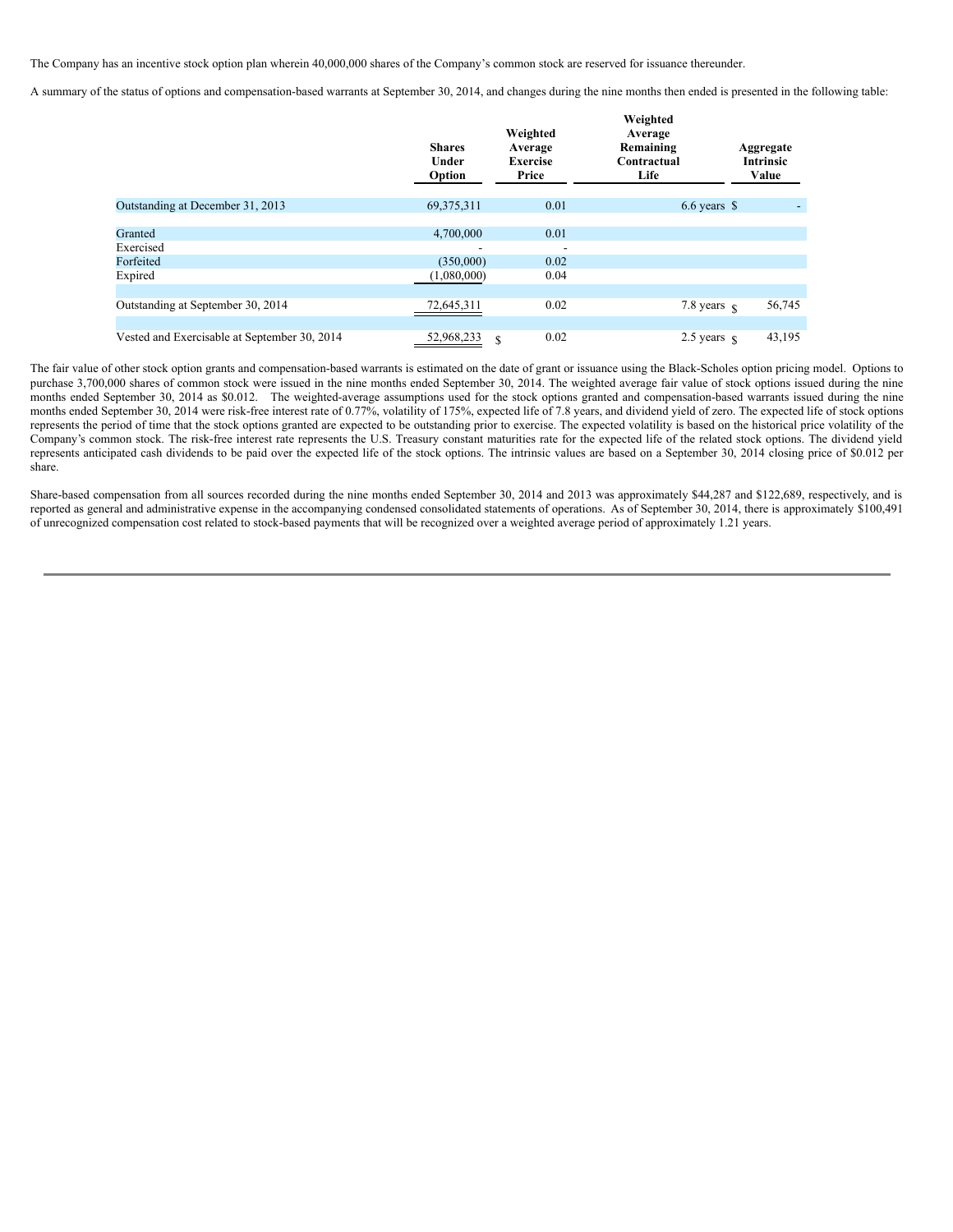# **Stock Warrants**

A summary of the status of the warrants outstanding at September 30, 2014, and changes during the nine months ended is presented in the following table:

|                                   | <b>Shares</b><br>Under<br>Warrant     | Weighted<br>Average<br><b>Exercise</b><br>Price | Weighted<br>Weighted<br>Average<br>Remaining<br><b>Contractual life</b> | Aggregate<br><b>Intrinsic</b><br>Value |
|-----------------------------------|---------------------------------------|-------------------------------------------------|-------------------------------------------------------------------------|----------------------------------------|
| Outstanding at December 31, 2013  | 2,000,000                             | 0.01                                            | 9.24 years                                                              | \$<br>20,000                           |
| Issued<br>Exercised               | 1,083,332<br>$\overline{\phantom{0}}$ | 0.012                                           | 2.25 years                                                              | \$                                     |
| Expired                           |                                       |                                                 |                                                                         |                                        |
| Outstanding at September 30, 2014 | 3,083,332                             | 0.0117                                          | 6.31 years                                                              | \$                                     |

# **Note 8 - Acquisition of Camelina Assets and Sustainable Oils**

On March 13, 2013, the Company completed a business purchase that included certain assets, patents, and other intellectual property and rights related to the development of Camelina sativa as a biofuels feedstock (the "Camelina Assets") from Targeted Growth, Inc., a Washington based crop biotechnology company focused on developing products with enhanced yield and improved quality for the agriculture and energy industries. Also on March 13, 2013, we purchased all of the membership interests of Sustainable Oils, (SusOils) a Delaware limited liability company, from Targeted Growth, Inc. and the other, minority owner of that limited liability company. SusOils is a company that, since 2007, has been engaged in the development, production and commercialization of Camelina-based biofuels and FDA approved animal feed. Substantially all of the Camelina Assets were previously owned by SusOils and used in SusOils' operations.

For accounting purposes, the acquisition of the Camelina Assets and all of the membership interests of Sustainable Oils, LLC is treated as the acquisition of Sustainable Oil's business. The amounts of Sustainable Oils's revenue and earnings included in the Company's consolidated income statement for the nine months ended September 30, 2013, and the pro forma revenue and earnings of the combined entity had the acquisition date been January 1, 2013, are as follows:

|                                                                    | Revenue   |  | Net Losses             |  |
|--------------------------------------------------------------------|-----------|--|------------------------|--|
| Actual March 13, 2013 - September 30, 2013                         | 31,065 \$ |  | (626.437)              |  |
| 2013 Supplemental pro forma from<br>January 1 - September 30, 2013 |           |  | 214,358 \$ (1,650,321) |  |

The foregoing pro forma data is subject to various assumptions and estimates, and is presented for informational purposes only. This pro forma data does not purport to represent or be indicative of the consolidated operating results that would have been reported had the transaction been completed as described herein, and the data should not be taken as indicative of future consolidated operating results.

#### **Note 9– Impairment of assets and fair value measurements**

Fair value is defined as the exchange price that would be received for an asset or paid to transfer a liability (an exit price) in the principal or most advantageous market for the asset or liability in an orderly transaction between market participants on the measurement date. To measure fair value, a hierarchy has been established by generally accepted accounting principles which requires an entity to maximize the use of observable inputs and minimize the use of unobservable inputs. This hierarchy uses three levels of inputs to measure the fair value of assets and liabilities as follows:

Level 1 – Quoted prices in active markets for identical assets or liabilities.

Level 2 - Observable inputs other than Level 1 including quoted prices for similar assets or liabilities, quoted prices in less active markets, or other observable inputs that can be corroborated by observable market data.

Level 3 – Unobservable inputs supported by little or no market activity for financial instruments whose value is determined using pricing models, discounted cash flow methodologies, or similar techniques, as well as instruments for which the determination of fair value requires significant management judgment or estimation.

As of September 30, 2014 and 2013, the Company does not have any assets or liabilities measured at fair value on a recurring basis.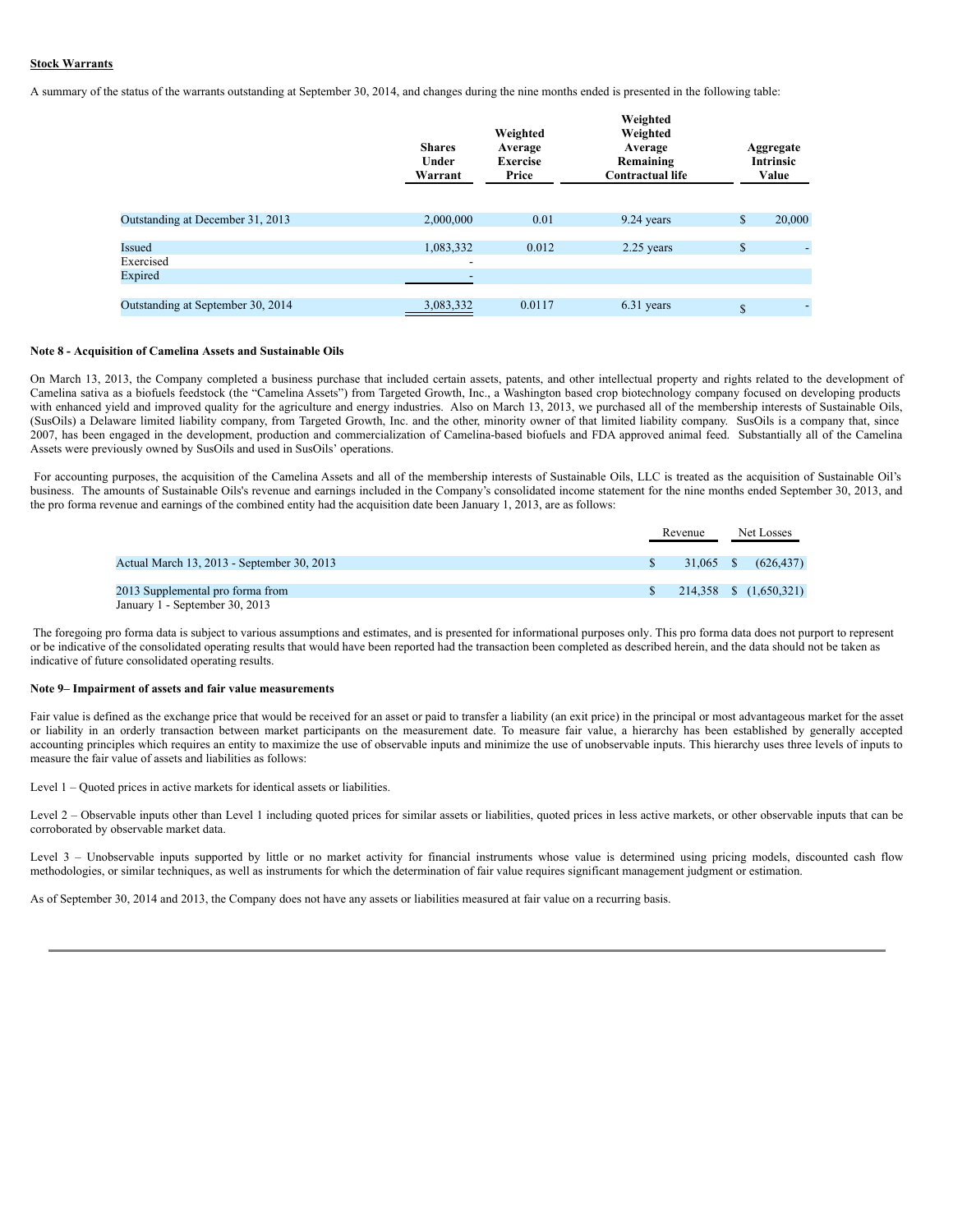### ITEM 2. MANAGEMENTS' DISCUSSION AND ANALYSIS OF FINANCIAL CONDITION AND RESULTS OF OPERATIONS.

This Report, including any documents which may be incorporated by reference into this Report, contains "Forward-Looking Statements" within the meaning of Section 27A of the Securities Act of 1933, as amended, and Section 21E of the Securities Exchange Act of 1934, as amended. All statements other than statements of historical fact are "Forward-Looking Statements" for purposes of these provisions, including our plans to cultivate, produce and market non-food based feedstock for applications in the bio-fuels market, any projections of the date and amount of our Jatropha or Camelina harvests, forecasts regarding our revenues or other financial items, any statements of the plans and objectives of management for future operations, any statements concerning proposed new products or services, any statements regarding future economic conditions or performance, and any statements of assumptions underlying any of the foregoing. All Forward-Looking Statements included in this document are made as of the date hereof and are based on information available to us as of such date. We assume no obligation to update any Forward-Looking Statement. In some cases, Forward-Looking Statements can be identified by the use of terminology such as "may," "will," "expects," "plans," "anticipates," "intends," "believes," "estimates," "potential," or "continue," or the negative thereof or other comparable terminology. Although we believe that the expectations reflected in the Forward-Looking Statements contained herein are reasonable, there can be no assurance that such expectations or any of the Forward-Looking Statements will prove to be correct, and actual results could differ materially from those projected or assumed in the Forward-Looking Statements. Future financial condition and results of operations, as well as any Forward-Looking Statements are subject to inherent risks and uncertainties, including any other factors referred to in our press releases and reports filed with the Securities and Exchange Commission. All subsequent Forward-Looking Statements attributable to the company or persons acting on its behalf are expressly qualified in their entirety by these cautionary statements.

#### **Introductory Comment**

The following discussion and analysis of our financial condition and results of operations should be read in conjunction with our unaudited condensed consolidated financial statements and the related notes thereto contained in Part I. Item 1 of this Quarterly Report. The information contained in this Quarterly Report on Form 10-O is not a complete description of our business or the risks associated with an investment in our common stock. We urge you to carefully review and consider the various disclosures made by us in this Quarterly Report and in our other reports filed with the U.S. Securities and Exchange Commission (the "SEC"), including our Annual Report on Form 10-K for the fiscal *year ended December 31, 2013, which discuss our business in greater detail.*

Throughout this Quarterly Report on Form 10-Q, the terms "GCEH," "we," "us," "our," and "our company" refer to Global Clean Energy Holdings, Inc., a Delaware corporation and, unless the context indicates otherwise, also includes all of this company's U.S. and foreign wholly-owned subsidiaries through which this company conducts certain of its operations. To the extent applicable, depending on the context of the disclosure, the terms "we," "us," "our," and "our company" may also include GCE Mexico I, LLC, a Delaware limited liability company that we manage, and in which we own 50% of the common membership interests, and our wholly owned subsidiary, Sustainable Oils, Inc., a Delaware Corporation, as well as our other subsidiaries.

### Global Clean Energy Holdings, Inc. is not related to, or affiliated in any manner with "Global Clean Energy, Inc.", an unaffiliated public company. Readers are cautioned to confirm the entity that they are evaluating or in which they are making an investment before completing any such investment.

#### **Overview**

Global Clean Energy Holdings, Inc. is a U.S.-based, multi-national, energy agri-business focused on the development of non-food based bio-feedstocks. We have full service in-house development and operations capabilities, which we provide support to our own energy farms and to third parties. With international experience and capabilities in eco-friendly biofuel feedstock management, cultivation, production and distribution, we believe that we are well suited to scale our existing business.

Since 2007, our business focus has been on the commercialization of non-food based oilseed plants and biomass. We began with the development of farms growing Jatropha curcas ("Jatropha") - a non-edible plant indigenous to many tropical and sub-tropical regions of the world, including Mexico, the Caribbean and Central America. On March 13, 2013, we acquired Sustainable Oils, LLC, a Delaware limited liability company that has extensive experience in the development and farming of Camelina as an energy crop. In that acquisition, we also acquired certain intellectual property, including issued patents, related to Camelina production. As a result of the acquisition, our biofuels operations have expanded into the development of Camelina sativa ("Camelina") – an annual plant from the brassica family traditionally grown in northerly regions of the United States, Europe and Asia. We have focused on these two plants primarily because we feel they are complementary to one another, have the potential to produce oil seed crops economically, they generally require less water and fertilizer than many conventional crops, and can be grown on land that is normally unsuitable for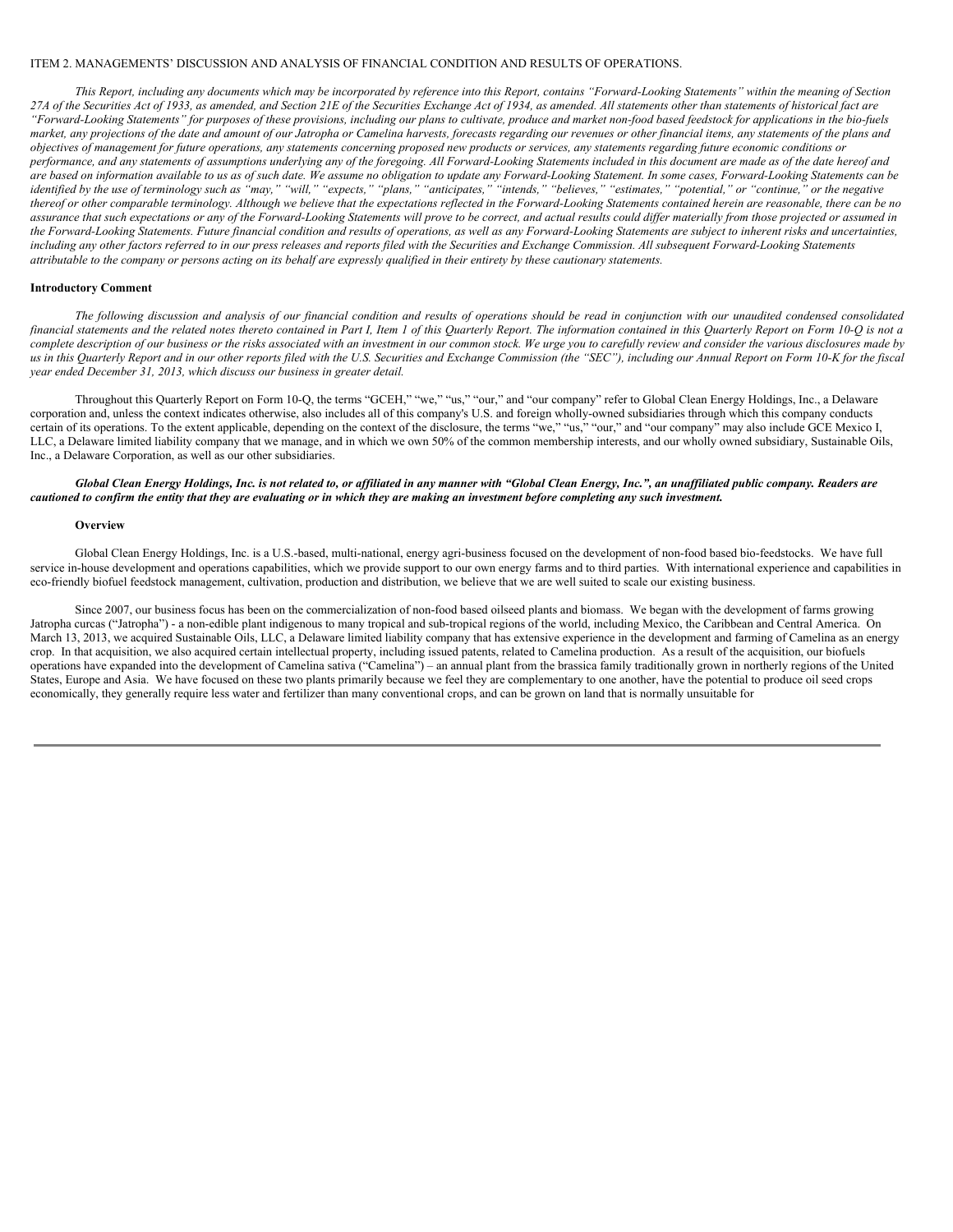food production or is fallow or idle due to crop rotation. Both Jatropha and Camelina oil are high-quality plant oils used as direct substitutes for fossil fuels and as feedstock for the production of high quality biofuels and other bio-based products. Both crops have been tested and proven to be highly desirable feedstocks capable of being converted into ASTM approved fuels. The term "biofuels" refers to a range of biological based fuels including bio-kerosene (a.k.a bio-jet fuel) biodiesel, renewable diesel, green diesel, synthetic diesel and biomass, all of which have environmental benefits that are the major driving force for their adoption. Using biofuels instead of fossil fuels reduces net emissions of carbon dioxide and other green-house gases, which are associated with global climate change. Both Jatropha and Camelina oil can also be used as a chemical feedstock to replace fossil and non-food based products that use edible oils in their manufacturing or production process. The residual material derived from the oil extraction process is called press-cake or meal, which in the case of Jatropha is a high-quality biomass that has been proven and tested as a replacement for a number of fossil-based feedstocks, fossil fuels and other high value products such as renewable charcoal, fertilizers, and animal feed. Camelina meal is high in Omega3 and has already been approved by the FDA as a livestock (animal) feed or enhancement in the United States.

Our business plan and current principal business activities include the planting, cultivation, harvesting and processing of these oil seed plants to generate plant based oils and biomass for use as replacements for fossil fuels and other high value products. Our strategy is to leverage our agriculture and energy knowledge, experience and capabilities through the following means:

- · Own and operate biofuel energy farms for our own account.
- · Own, operate and manage farms in a joint venture (JV) with either strategic partners or financial investors. We currently own three and six Jatropha farms in Mexico under such joint ownership arrangements:
- · Contract with third party farmers (such as wheat and barley farmers) for the farming of significant acreage of Camelina sativa on their idle land which is in rotation with their other crops in the United States and many parts of Europe.
- · Produce and sell certified Camelina seed (which seed is based upon our patented, high-yielding elite varieties) to farmers in the United States and internationally.
- · Provide energy farm development and management services to third party owners of biofuel energy farms and to non-energy farmers looking to utilize energy crops in rotation or inter-cropped with their existing crops. Provide advisory services to farmers wishing to certify their farms under international sustainability or carbon certification standards, specifically the Roundtable on Sustainable Biomaterials (RSB) and Gold Standard Verified Emission Reductions (GS-VERs). We are currently managing a Jatropha farm in the Caribbean under a contract with a third party who wishes to significantly expand to provide large volumes of plant based oil and biomass to fuel their industrial process.
- · Provide turnkey franchise operations for individuals and/or companies that wish to establish purpose specific energy farms in suitable geographical areas.

The development of agricultural-based energy projects, like plant oil and related biomass, may produce carbon credits through the sequestration (storing) of carbon and the displacement of fossil-based fuels. Accordingly, in addition to generating revenues from the sale of non-food based plant oils and biomass, we are seeking to certify our farms, where practical, to generate and monetize carbon credits. See, "Business-Carbon Credits," below.

## **Organizational History**

This company was originally incorporated under the laws of the State of Utah on November 20, 1991. On July 19, 2010, we changed the state of our incorporation from Utah to Delaware. Our principal executive offices are located at 2790 Skypark Drive, Suite 105, Torrance, CA 90505, and our current telephone number at that address is (310) 641-GCEH (4234). We maintain a website at: www.gceholdings.com. Our annual reports, quarterly reports, current reports on Form 8-K and amendments to such reports filed or furnished pursuant to section 13(a) or 15(d) of the Securities and Exchange Act of 1934, as amended (the "Exchange Act"), and other information related to this company are available on our website as soon as we electronically file those documents with, or otherwise furnish them to, the Securities and Exchange Commission. Our Sustainable Oils subsidiary also maintains a website at www.susoils.com. Our Internet websites and the information contained therein, or connected thereto, are not and are not intended to be incorporated into the Annual Report on Form 10-K at December 31, 2013 or into this quarterly report on Form 10-Q.

### **Critical Accounting Policies**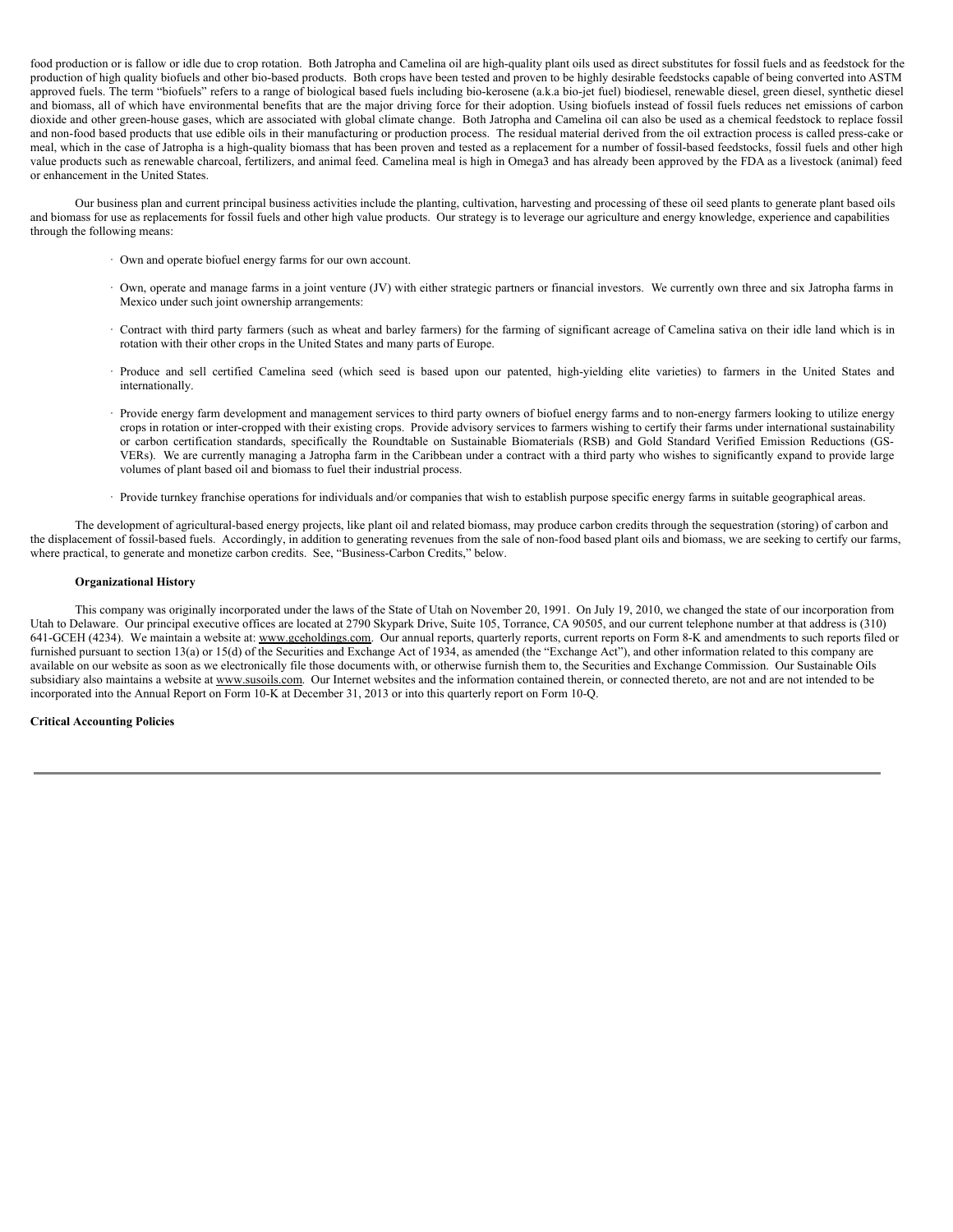The preparation of financial statements in conformity with accounting principles generally accepted in the United States require management to make estimates and assumptions that affect the reported assets, liabilities, sales and expenses in the accompanying financial statements. Critical accounting policies are those that require the most subjective and complex judgments, often employing the use of estimates about the effect of matters that are inherently uncertain.

*Agricultural Producer.* All costs incurred including the actual planting of Jatropha are capitalized as plantation development costs, and are included in "Property and Equipment" on the balance sheet. Plantation development costs are being accumulated in the balance sheet during the development period and will be accounted for in accordance with accounting standards for Agricultural Producers and Agricultural Cooperatives. The direct costs associated with each farm and the production of the Jatropha revenue streams have been deferred and accumulated as a noncurrent asset and are included in "Deferred Growing Costs" on the balance sheet. Other general costs without expected future benefits are expensed when incurred.

Certain other critical accounting policies, including the assumptions and judgments underlying them, are disclosed in Note 1 to the Consolidated Financial Statements included in the Annual Report on Form 10-K for the fiscal year ended December 31, 2013.

#### **Results of Operations**

*Revenues*. During the three and nine months ended September 30, 2014 and 2013 we recognized revenue of \$496,080 and \$742,746, respectively, as compared with \$59,903, and \$214,358 for the same periods in 2013. The revenues significantly increased due to the Company entering into a Technical Services agreement with a total contracted price of \$924,687. Revenues received from agricultural subsidies and from the sale of Jatropha products are paid to our GCE Mexico I, LLC subsidiary and are used in its operations in Mexico. Revenues we generate from Jatropha advisory services and from Camelina operations are used for this Company's operations.

In the short term, our goal is to increase the amount of advisory and management services that we render to third parties in order to generate revenues to fund our corporate working capital needs, and to generate Camelina-related revenues from the Camelina business that we acquired in March 2013. Our Camelina operations are expected to generate revenues from the sale of Camelina seeds, the sale of Camelina oil, and the sale of the Camelina biomass for use as feed for livestock. In the longer term, our goal is to substantially increase the revenues derived from the operations of our Jatropha farms, to rapidly ramp up our Camelina operations by increasing the amount of Camelina acreage under plantation in North America, and to continue to generate fees from advisory services that we render to third parties. For the remainder of 2014 revenue increased due the sale of renewable charcoal from the restart and scale-up of our biomass processing project in Mexico.

*General and Administrative Expenses.* During the three and nine months ended September 30, 2014 and 2013, we recognized general and administrative expenses of \$535,031 and \$1,610,697, respectively, as compared with \$442,781 and \$1,683,944 for the same periods in 2013. General and administrative expenses principally consist of officer compensation, outside services (such as legal, accounting, and consulting expenses), share-based compensation, and other general expenses (such as insurance, occupancy costs and travel).

*Plantation (Farm) Operating Costs*. For the three and nine months ended September 30, 2014 and 2013, we recorded Plantation Operating Costs from the operations of the farms of \$21,580 and \$83,804, respectively as compared with \$97,853 and \$715,686. The decrease was mostly due to scaling back the planting of new Jatropha trees at our Mexico farms.

*Other Income/Expense*. Interest expense for the three and nine months ended September 30, 2014 increased slightly from the same periods in 2013 due to larger outstanding principal balances.

*Net loss attributable to the non-controlling interest*. Our Mexico farm operations are owned through GCE Mexico I, LLC, a Delaware limited liability company ("GCE Mexico"). We own 50% of the common membership interests of GCE Mexico and one investor currently owns the other 50% of the common membership interests. The proceeds from the sale of the preferred membership units, and from subsequent capital contributions, have been used to fund the operations of Asideros Globales Corporativo 1 ("Asideros") 1") and Asideros Globales Corporativo 2 ("Asideros 2"), each of which have acquired land in Mexico that, collectively, constitute our first two Jatropha farms. Asideros Globales Corporativo 3 ("Asideros 3") acquired our third farm in October 2011. GCEH directly owns 1% of Asideros 1, Asideros 2 and Asideros 3, and the balance is owned by GCE Mexico. Accordingly, we own 50.5% of Asideros 1, Asideros 2 and Asideros 3 either directly or through our common membership interest in GCE Mexico. As such, our consolidated financial statements include the accounts of the Asideros farm entities. Under GCE Mexico's LLC Agreement, the net loss allocated from these entities to GCE Mexico is then further allocated to the members of GCE Mexico according to the investment balances. Accordingly, since the common membership interest did not make a capital contribution, all of the losses allocated to GCE Mexico have been further allocated to the preferred membership interest. The net loss attributable to the non-controlling interest in the accompanying Consolidated Statement of Operations represents the allocation of the net loss of GCE Mexico to the preferred membership interests.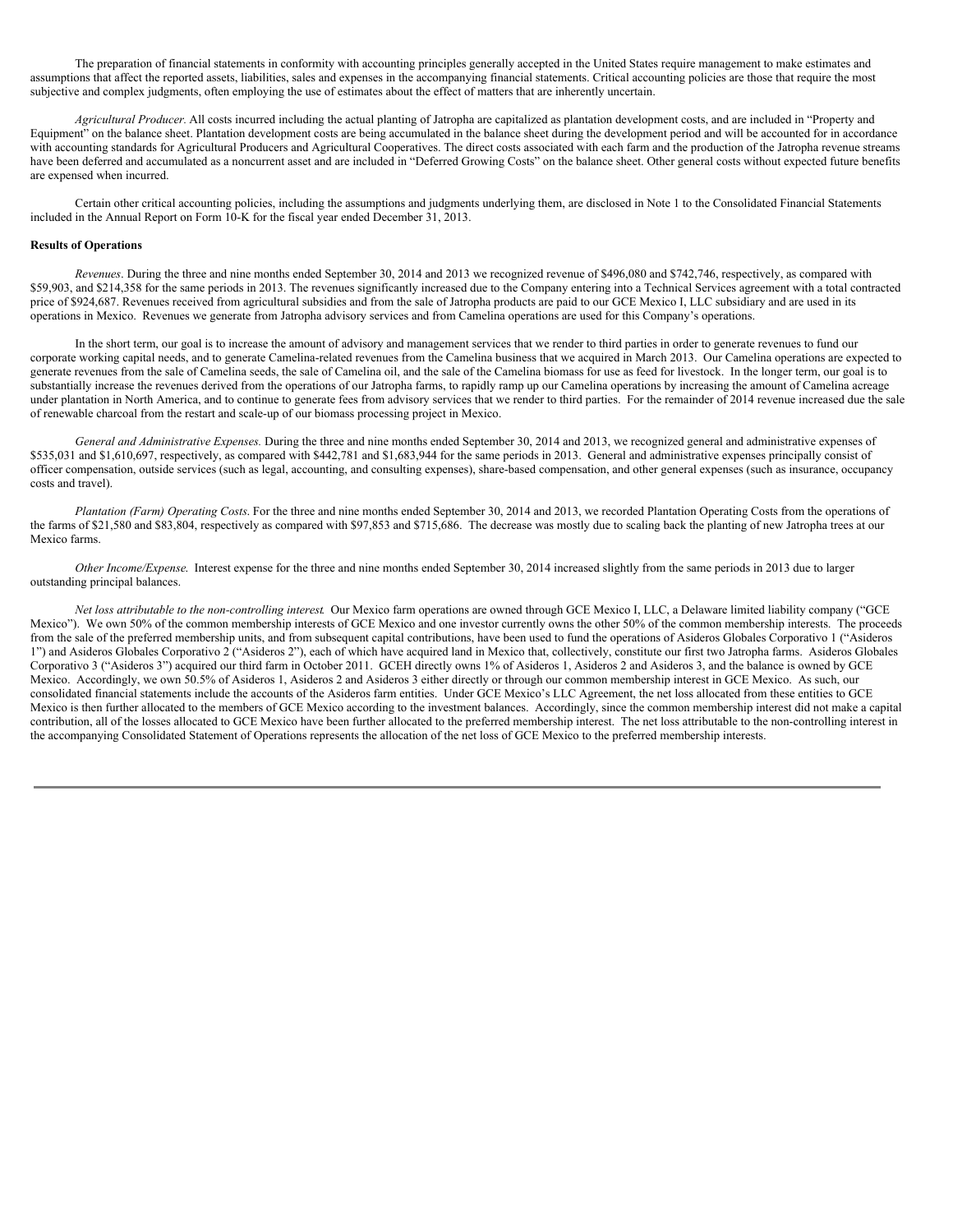*Net income/loss attributable to Global Clean Energy Holdings, Inc.*The Company recorded net income of \$58,226 and loss of \$617,509 for the three and nine months ended September 30, 2014, respectively as compared with losses of \$382,285 and \$1,640,256 in the same periods of 2013. The amount of advisory and management services that we render at the corporate level, the amount of revenues generated from our Jatropha farms in Mexico, and on the amount of revenues we generate from our new Camelina operations increase our ability to generate net income in the future. In addition to incurring farm operating expenses in Mexico for our Jatropha operations, we will continue to accrue interest expense on the mortgages that encumber the Tizimin, Mexico, farms. We anticipate that we will generate new revenues from our Camelina operations and that revenues from our Jatropha farm operations will increase.

### **Liquidity and Capital Resources**

As of September 30, 2014, we had \$313,452 in cash or cash equivalents and had a working capital deficit of \$6,395,750, as compared with \$216,531 in cash and a working capital deficit of \$6,471,832 as of December 31, 2013.

The amount of cash or cash equivalent balances held at September 30, 2014 represents cash held in our corporate accounts and our joint venture accounts. Of these amounts, \$107,131 may be used for our general corporate purposes, with the remaining balance anticipated to be used in the operations of the Tizimin, Mexico farms owned by the GCE Mexico I, LLC joint venture. As a result, the GCE Mexico I, LLC funds will not be available to us for our corporate working capital or other purposes, and are not available to us to reduce our indebtedness. In order to fund our short-term working capital needs, we will have to obtain additional funding from the sale of assets, the sale of additional securities, additional borrowings, or from an increase in operating revenues. Outstanding indebtedness at September 30, 2014 totaled \$25,460,495. The existence of the foregoing working capital deficit and total current and long term liabilities may negatively impact our ability to obtain future equity or debt financing and the terms on which such additional financing, if available, can be obtained. We incurred income of \$58,226 and a loss of \$617,509 for the three and nine months ended September 30, 2014, respectively, as compared to losses of \$382,285 and \$1,640,256, and have an accumulated deficit applicable to its common shareholders of \$28,956,385 at September 30, 2014.

On July 1, 2014, the Company entered into a Technical Services agreement with two distinct components and scope for a total contracted price of \$924,687. The two components are (1) the Company will complete a comprehensive feasibility and financial analysis on the business and economic viability of an expanded Caribbean Energy farm for a contracted fee of \$367,598, and; (2) the Company will independently develop and operate a certified seed nursery over a 12 month period for a contracted fee of \$557,089. The purpose of our advisory client funding the certified seed nursery is that they anticipate that, with approval of a feasibility report, financing will be provided for the development of a 25,000 acre Jatropha project. We anticipate that that we will continue to receive advisory service fees in the near term, although the amount of such fees will depend on our ability to enter into new agreements. The amount of cash on hand and the advisory service clients may be sufficient to fund our working capital needs for the next twelve months.

Our business plan contemplates that we will (i) continue to develop our Jatropha business and operations, which includes replanting portions of our existing farms in Mexico (including developing and cultivating our third Jatropha farm in Mexico), and (ii) diversify our biofuel energy crop revenues from new revenues generated by our new Camelina operations, as follows:

Farming Operations. Because Jatropha is such a novel crop, our Jatropha operations are still considered to be in the development stage even though we have planted significant amounts of land over the past years. To date, revenues from our Jatropha farms located in Mexico have not met our initial expectations for various reasons, including increased disease pressure, dramatic variations in weather and under-performance of certain varieties. We have been addressing these issues and we anticipate that revenues from the Jatropha farms we currently own through our GCE Mexico I, LLC joint venture in Mexico will increase during the next 12 months and continue to increase and become more significant thereafter. The operational expenses of the Jatropha farms in Mexico are substantial and exceed the amount of revenues that the farms are expected to generate from operations this year. Our Partner in GCE Mexico has approved the 2014 operating budget and has committed to funding the cash requirements for the 2014 operating expenses of GCE Mexico. In addition, the Mexican government has issued a permit to re-commence the processing and sale of charcoal. We have already begun shipping product. Sales of charcoal are expected to partially offset or operating expenses in Mexico. No assurance can, however, be given that the costs of operating the Mexico farms will not exceed our budget, or that our GCE Mexico investor will, in fact, fund the budgeted amounts.

Even if operations of the three Jatropha farms owned through GCE Mexico improve during the next year as expected and, therefore, that the joint venture will generate revenues, we do not project that any cash distributions will be made to Global Clean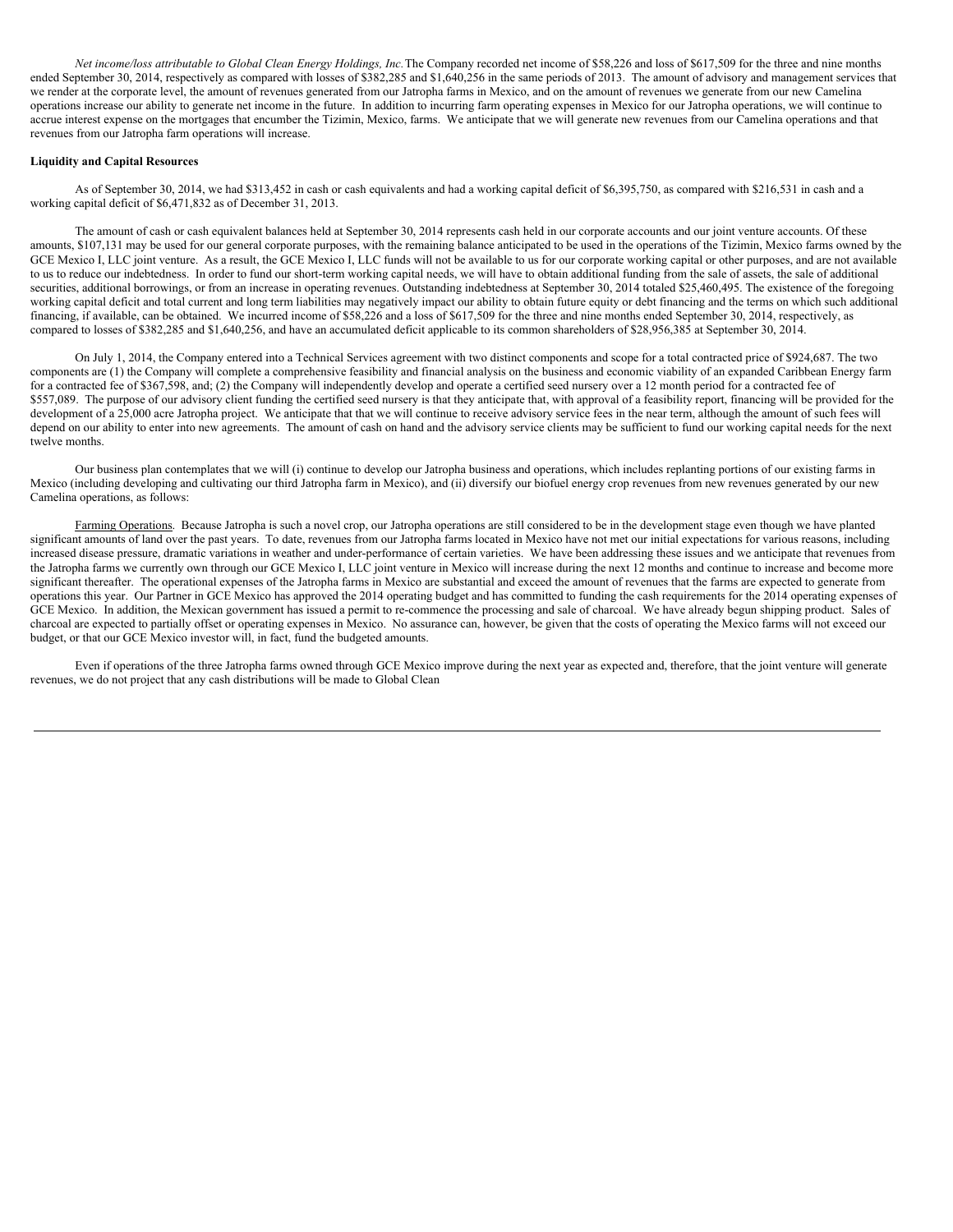Energy Holdings, Inc. for several years. Under our agreements with our GCE Mexico investors, all net cash generated from the Jatropha operations that are conducted through GCE Mexico must first be used to fund the operations of those farms, and any excess must thereafter be used to repay the capital contributed by our joint venture investors (plus their preferred return). The total amount of capital and the preferred return that must be paid to our joint venture investors before funds are distributed to us currently is in excess of \$31,000,000 as of September 30, 2014. As a result, the improving operations of the Mexico farms will not produce short-term cash or improve our liquidity, nor will the improving operations of the Mexico farms generate funds that we can use for our business plan, for working capital purposes, or for the acquisition of additional Jatropha or other biofuel feedstock farms. Because of our negative working capital position, we currently do not have the funds necessary to acquire and cultivate additional Jatropha farms for our own account. Accordingly, in order to increase our farm ownership and operations, we will have to obtain significant additional capital through the sale of equity and/or debt securities, the forward sale of Jatropha oil or from other financing activities, such as debt financing, strategic partnerships and/or joint ventures.

Camelina Operations. In March 2013, we acquired the business and assets of Sustainable Oils, LLC, a company that has been engaged in developing Camelina products since 2007. Sustainable Oils has generated over \$20 million in revenues during the past three years, but has incurred a loss of approximately \$5.8 million during that time. The new Camelina operations will require a significant amount of additional cash to scale up its operations and to reach profitable operations. We will operate the Camelina business that we acquired through a subsidiary Sustainable Oils LLC, which we capitalized with the Sustainable Oils intellectual properties and operating assets that we recently purchased. Furthermore, our goal is to fund the operations and expansion of the Camelina operations with new debt or equity that we are in the process of raising specifically for the Camelina subsidiary. We have been in discussions with a number of sources for the additional funding, but we have not entered into any binding arrangements for the desired amount of new funding. No assurance can be given that we will obtain the additional capital necessary to operate and grow our new Camelina operations. In the event that we do not obtain the necessary amount of financing to properly operate and scale up our new Camelina operations, those operations are expected to continue to operate at a loss.

As partial consideration for the Camelina assets that we purchased in March 2013, we issued a \$1,300,000 promissory note. The promissory note bears simple interest at the rate of ten percent (10.0%) per annum, and is payable upon the earlier of the following: (a) to the extent of 35.1% of, and on the third business day after a Qualified (equity) Funding; or (b) September 13, 2014 and has been extended to December 31, 2014. The term "Qualified Funding" means all equity funding in excess of the \$800,000, in the aggregate, received by us for our Camelina business. Our obligations under the promissory note are secured by a first priority lien on certain tangible assets included in the purchase of the Camelina assets. The promissory note is a full recourse obligation. However, the holder of the promissory note has agreed that if the holder has to pursue the collection of amounts due under the promissory note, the holder will not seize or take any action to collect any amounts due and owing against any of the Company's assets (including its cash) related to a line of business other than the Camelina business. In September 2014, we renegotiated the terms of the note and agreed to return certain tangible assets that constituted the collateral under the promissory note to the holder of the promissory note in exchange for a reduction of the amount owed under the promissory note and an extension of the maturity date to December 31, 21014. The promissory note is no longer secured by any tangible assets. Currently the company is renegotiating the terms of the existing note.

Other Potential Source of Liquidity. We are entitled to receive royalty payments from the legacy pharmaceutical assets we sold in 2009 to Curadis GmbH. In February 2012, Curadis GmbH informed us that it has licensed certain of the technologies that we sold to it, and, as a result that we will be receiving a royalty of 4.5% of all net sales of products sold using the licensed technology. Certain of the intellectual property that we sold to Curadis will revert to us if royalties from those assets do not exceed 300,000 euros by December 31, 2014. In 2013, we received \$903 from Curadis under this new licensing arrangement and none in 2014. As of this date, the intellectual property has reverted back the Company.

We presently do not have any available credit, bank financing or other external sources of liquidity. In the absence of additional outside funding (including proceeds from the sale of our securities, or entering into other joint venture relationships), we do not have the ability to expand our business or acquire additional Jatropha or other biofuel feedstock farms. If we issue additional equity or debt securities to fund our future capital needs, stockholders may experience additional dilution or the new equity securities may have rights, preferences or privileges senior to those of existing holders of our common stock. Should we not be able to increase the amount of revenues we receive from our advisory services and/or raise additional debt or equity funding, we will have to materially scale back our current and proposed operations or take other actions to preserve our ongoing operations.

Inflation and changing prices have had no effect on our continuing operations over our two most recent fiscal years.

We have no off-balance sheet arrangements as defined in Item 303(a) of Regulation S-K.

ITEM 3. QUANTITATIVE AND QUALITATIVE DISCLOSURES ABOUT MARKET RISK.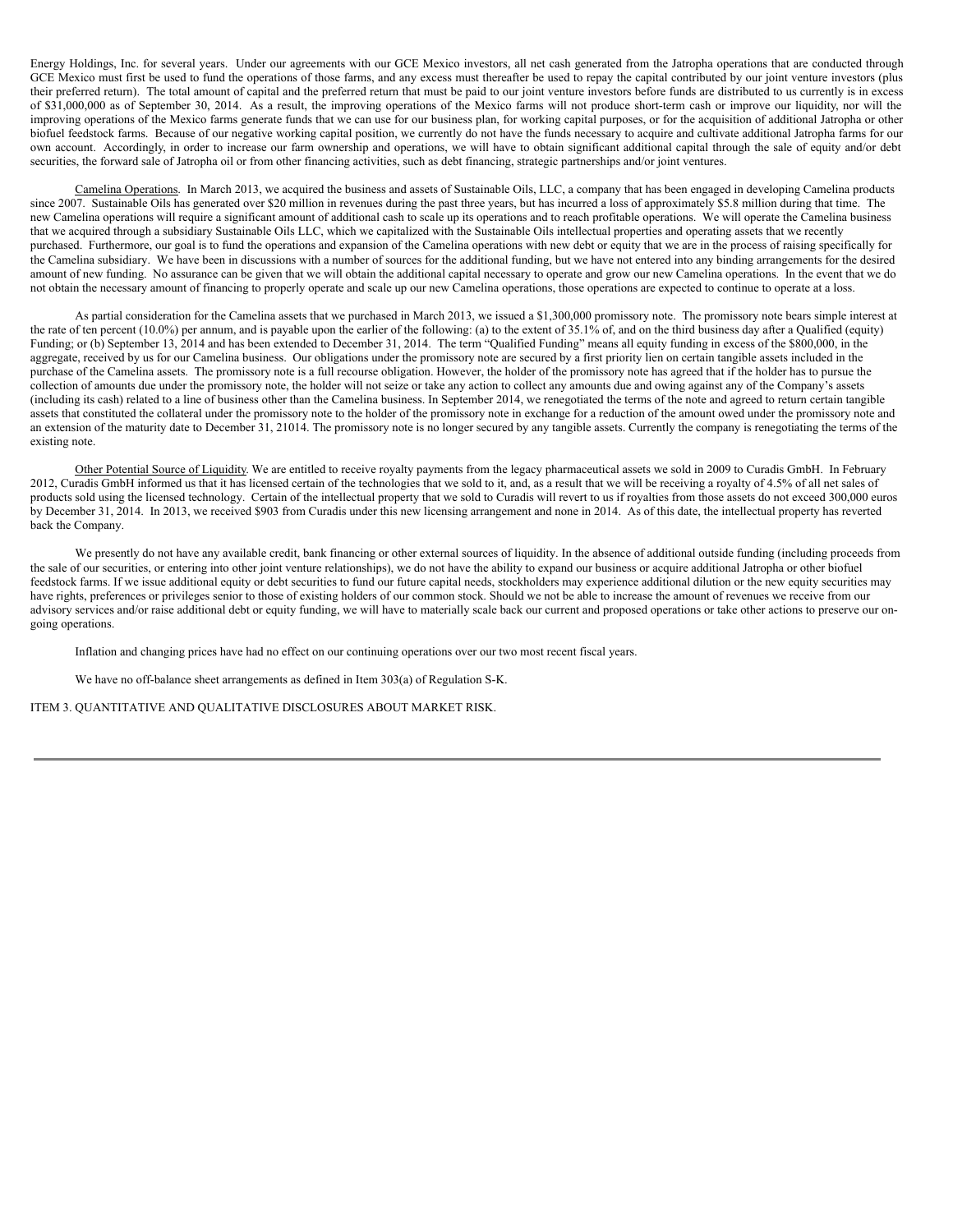#### Not applicable.

## ITEM 4. CONTROLS AND PROCEDURES.

We maintain disclosure controls and procedures that are designed to ensure that information required to be disclosed in the reports that we file with, or submit to, the Securities and Exchange Commission (the "SEC") under the Securities Exchange Act of 1934 (the "Exchange Act") is recorded, processed, summarized and reported within the time periods specified in the SEC's rules and forms and that such information is accumulated and communicated to our management, including our chief executive and financial officers, as appropriate, to allow timely decisions regarding required disclosure. As required by SEC Rule 13a-15(b), we carried out an evaluation, under the supervision and with the participation of our management, including our chief executive and financial officers, of the effectiveness of the design and operation of our disclosure controls and procedures as of the end of the period covered by this report. Based on that evaluation, our chief executive and financial officers concluded that our disclosure controls and procedures were effective as of the end of the period covered by this report.

There was no change in our internal control over financial reporting during our most recent fiscal quarter that has materially affected, or is reasonably likely to materially affect, our internal control over financial reporting.

# PART II

# ITEM 1. LEGAL PROCEEDINGS.

From time to time, the Company may become a party to other legal actions and complaints arising in the ordinary course of business, although it is not currently involved in any such legal proceedings.

#### ITEM 1A. RISK FACTORS.

Not applicable.

# ITEM 2. UNREGISTERED SALES OF EQUITY SECURITIES AND USE OF PROCEEDS.

#### Not applicable.

#### ITEM 3. DEFAULTS UPON SENIOR SECURITIES.

### Not applicable

# ITEM 4. MINE SAFETY DISCLOSURES.

## Not applicable

# ITEM 5. OTHER INFORMATION

Not applicable.

# ITEM 6. EXHIBITS

- 31.1 Rule 13a-14(a) Certification, as adopted pursuant to Section 302 of the Sarbanes-Oxley Act of 2002
- 31.2 Certification pursuant to 18 U.S.C. Section 1350, as adopted pursuant to Section 906 of the Sarbanes-Oxley Act of 2002<br>32.1 Certification pursuant to 18 U.S.C. Section 1350, as adopted pursuant to Section 906 of the S
- 32.1 Certification pursuant to 18 U.S.C. Section 1350, as adopted pursuant to Section 906 of the Sarbanes-Oxley Act of 2002 (Chief Executive Officer).<br>Certification pursuant to 18 U.S.C. Section 1350, as adopted pursuant t
- 32.2 Certification pursuant to 18 U.S.C. Section 1350, as adopted pursuant to Section 906 of the Sarbanes-Oxley Act of 2002 (Chief Financial Officer).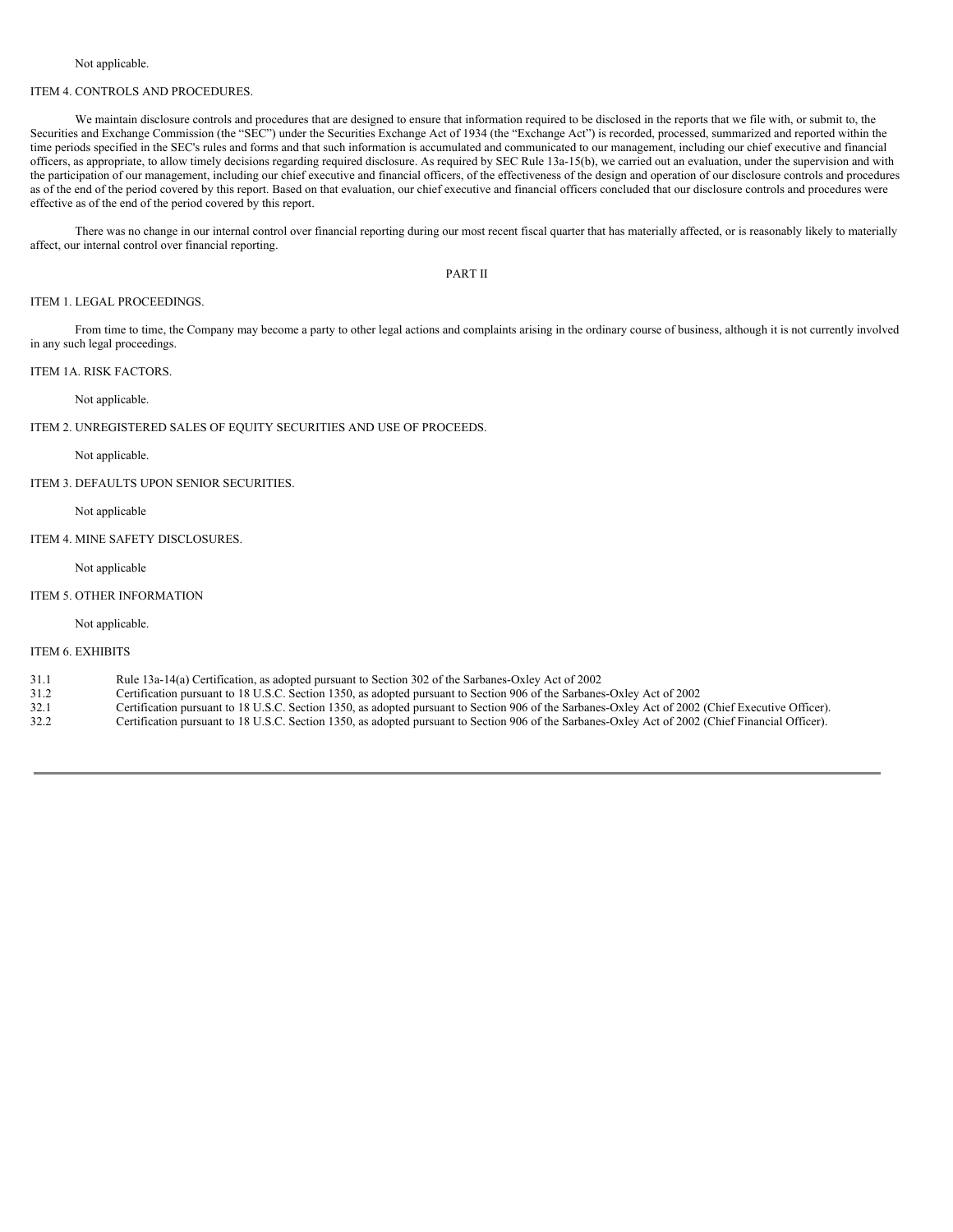- 101.INS XBRL Instance Document<br>101.SCH XBRL Taxonomy Extension
- 101.SCH XBRL Taxonomy Extension Schema Document<br>101.CAL XBRL Taxonomy Extension Calculation Link ba
- 101.CAL XBRL Taxonomy Extension Calculation Link base<br>101.DEF XBRL Taxonomy Extension Definition Link base D
- 101.DEF XBRL Taxonomy Extension Definition Link base Document 101.LAB XBRL Taxonomy Extension Label Link base Document
- 101.PRE XBRL Taxonomy Extension Presentation Linkbase Document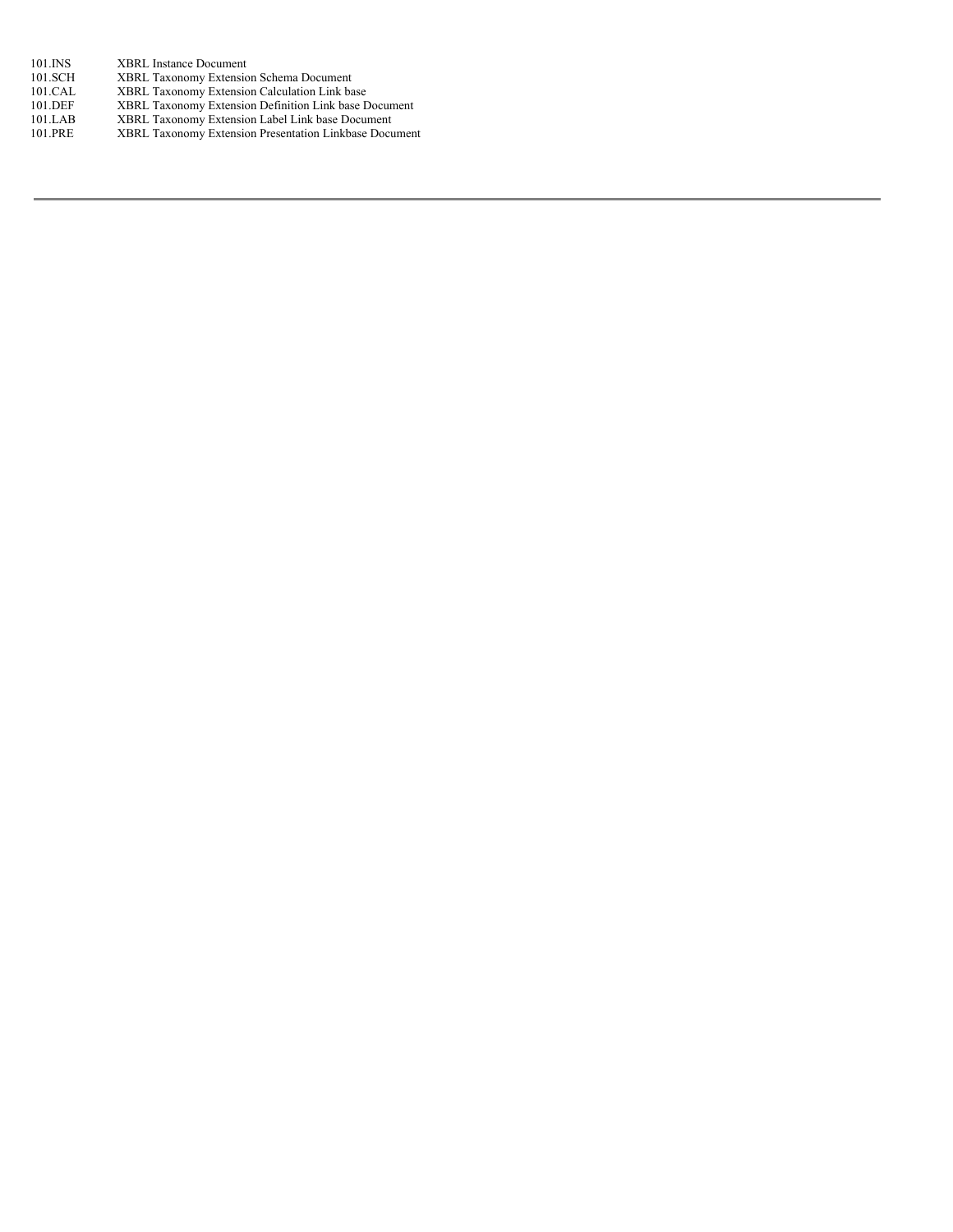# **SIGNATURES**

In accordance with Section 13 or 15(d) of the Securities Exchange Act of 1934, the registrant caused this report to be signed on its behalf by the undersigned, thereunto duly authorized.

Dated: January 20, 2015 GLOBAL CLEAN ENERGY HOLDINGS, INC.

By: /s/ RICHARD PALMER Chief Executive Officer

By: <u>/s/ DONNA REILLY</u> Chief Financial Officer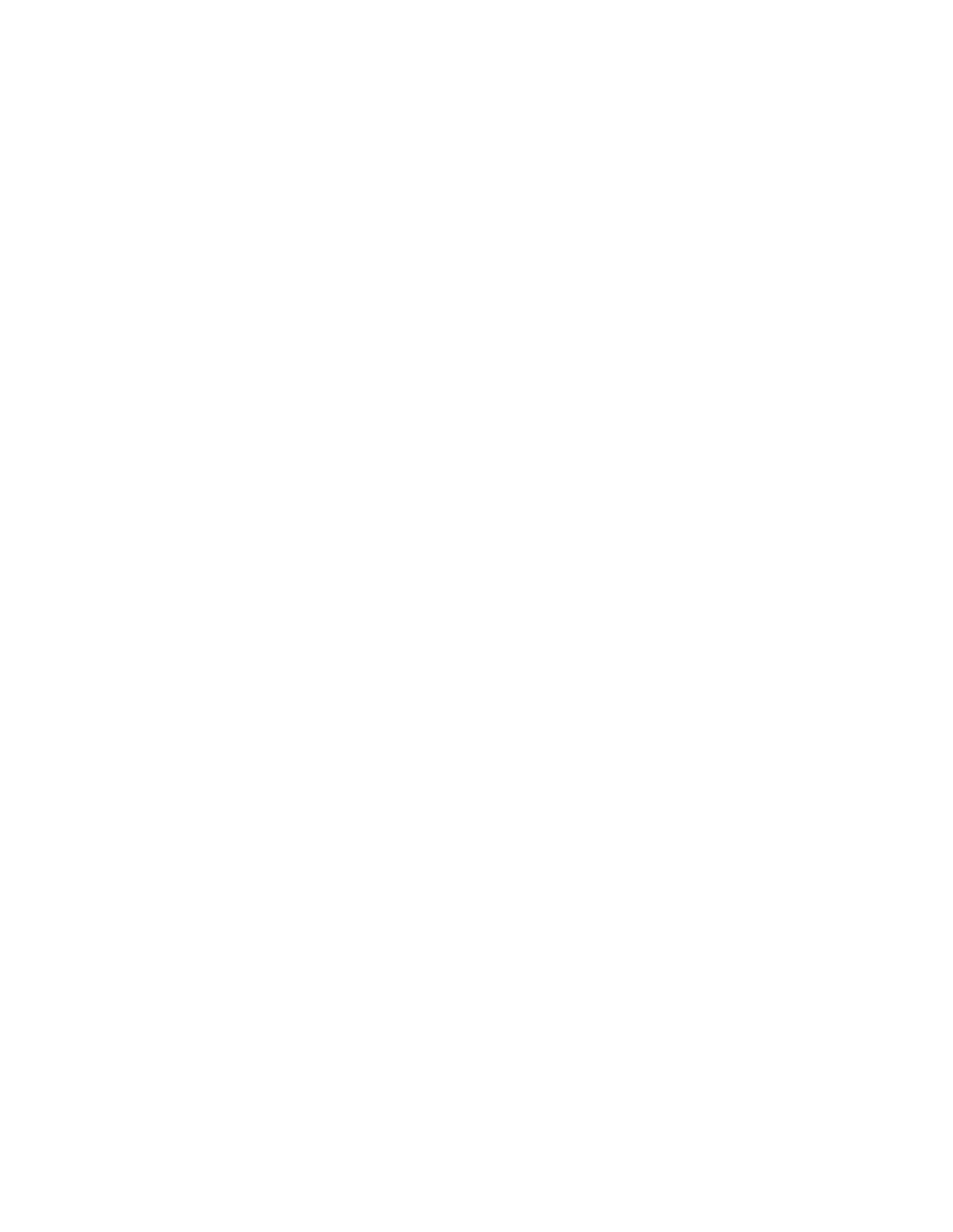# **CERTIFICATIONS PURSUANT TO SECTION 302 OF THE SARBANES-OXLEY ACT OF 2002**

I, Richard Palmer, certify that:

- 1. I have reviewed this report on Form 10-Q of Global Clean Energy Holdings, Inc.;
- 2. Based on my knowledge, this report does not contain any untrue statement of a material fact or omit to state a material fact necessary to make the statements made, in light of the circumstances under which such statements were made, not misleading with respect to the period covered by this report;
- 3. Based on my knowledge, the financial statements, and other financial information included in this report, fairly present in all material respects the financial condition, results of operations and cash flows of the registrant as of, and for, the periods presented in this report;
- 4. The registrant's other certifying officer(s) and I are responsible for establishing and maintaining disclosure controls and procedures (as defined in Exchange Act Rules 13a-15(e) and 15d-15(e)) and internal control over financial reporting (as defined in Exchange Act Rules 13a-15(f) and 15d-15(f)) for the registrant and have:
	- (a) Designed such disclosure controls and procedures, or caused such disclosure controls and procedures to be designed under our supervision, to ensure that material information relating to the registrant, including its consolidated subsidiaries, is made known to us by others within those entities, particularly during the period in which this quarterly report is being prepared;
	- (b) Designed such internal control over financial reporting, or caused such internal control over financial reporting to be designed under their supervision, to provide reasonable assurance regarding the reliability of financial reporting and the preparation of financial statements for external purposes in accordance with generally accepted accounting principles;
	- (c) Evaluated the effectiveness of the registrant's disclosure controls and procedures and presented in this report our conclusions about the effectiveness of the disclosure controls and procedures, as of the end of the period covered by this report based on such evaluation; and
	- (d) Disclosed in this report any change in the registrant's internal control over financial reporting that occurred during the registrant's most recent fiscal quarter (the registrant's fourth fiscal quarter in the case of an annual report) that has materially affected, or is reasonably likely to materially affect, the registrant's internal control over financial reporting.
- 5. The registrant's other certifying officer(s) and I have disclosed, based on our most recent evaluation of internal control over financial reporting, to the registrant's auditors and the audit committee of registrant's board of directors (or persons performing the equivalent functions):
	- (a) All significant deficiencies and material weaknesses in the design or operation of internal control over financial reporting which are reasonably likely to adversely affect the registrant's ability to record, process, summarize and report financial information; and
	- (b) Any fraud, whether or not material, that involves management or other employees who have a significant role in the registrant's internal control over financial reporting.

Dated: January 20, 2015 **By/s/ RICHARD PALMER** Richard Palmer Chief Executive Officer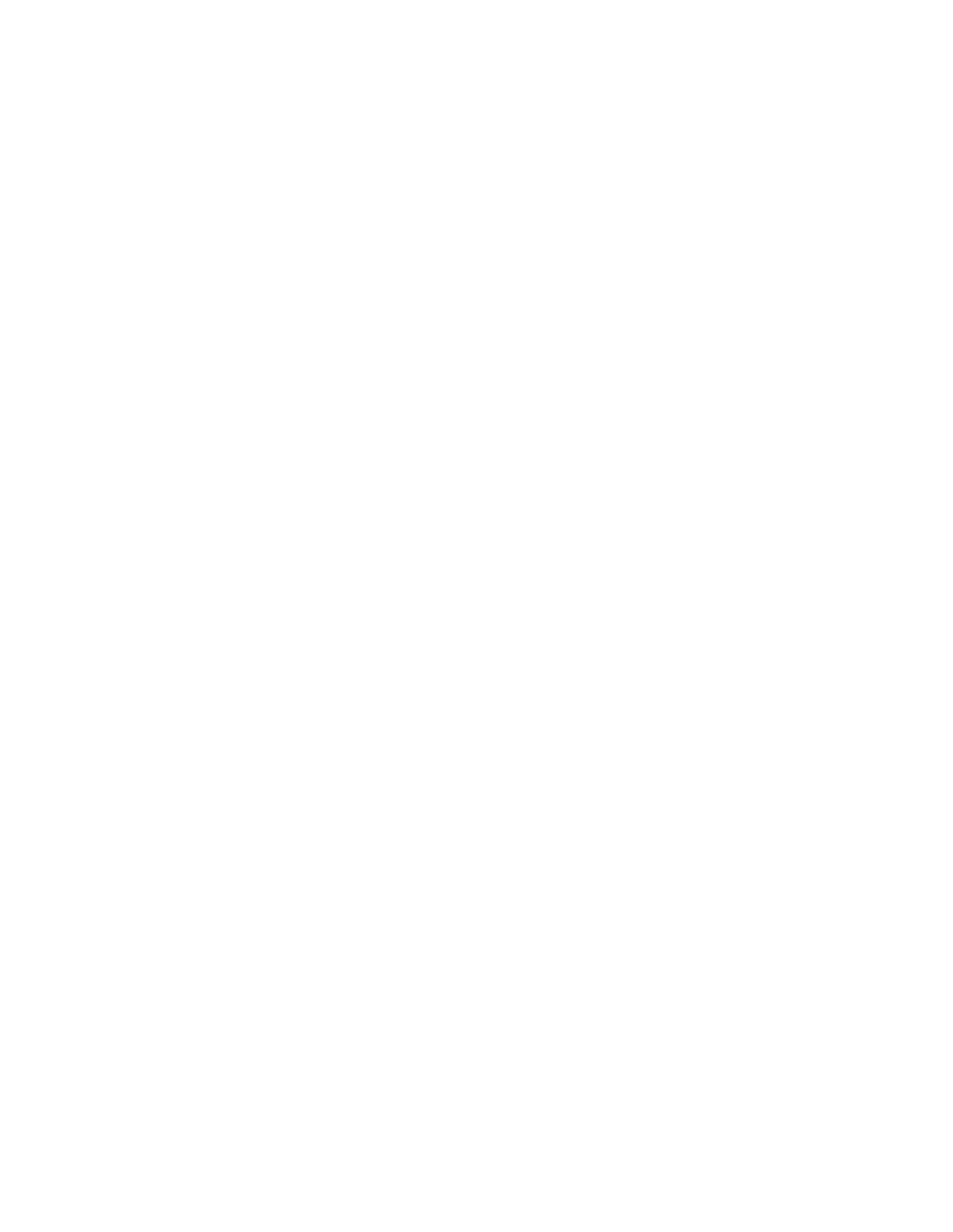# **CERTIFICATIONS PURSUANT TO SECTION 302 OF THE SARBANES-OXLEY ACT OF 2002**

I, Donna Reilly, certify that:

- 1. I have reviewed this report on Form 10-Q of Global Clean Energy Holdings, Inc.;
- 2. Based on my knowledge, this report does not contain any untrue statement of a material fact or omit to state a material fact necessary to make the statements made, in light of the circumstances under which such statements were made, not misleading with respect to the period covered by this report;
- 3. Based on my knowledge, the financial statements, and other financial information included in this report, fairly present in all material respects the financial condition, results of operations and cash flows of the registrant as of, and for, the periods presented in this report;
- 4. The registrant's other certifying officer(s) and I are responsible for establishing and maintaining disclosure controls and procedures (as defined in Exchange Act Rules 13a-15(e) and 15d-15(e)) and internal control over financial reporting (as defined in Exchange Act Rules 13a-15(f) and 15d-15(f)) for the registrant and have:
	- (a) Designed such disclosure controls and procedures, or caused such disclosure controls and procedures to be designed under our supervision, to ensure that material information relating to the registrant, including its consolidated subsidiaries, is made known to us by others within those entities, particularly during the period in which this quarterly report is being prepared;
	- (b) Designed such internal control over financial reporting, or caused such internal control over financial reporting to be designed under their supervision, to provide reasonable assurance regarding the reliability of financial reporting and the preparation of financial statements for external purposes in accordance with generally accepted accounting principles;
	- (c) Evaluated the effectiveness of the registrant's disclosure controls and procedures and presented in this report our conclusions about the effectiveness of the disclosure controls and procedures, as of the end of the period covered by this report based on such evaluation; and
	- (d) Disclosed in this report any change in the registrant's internal control over financial reporting that occurred during the registrant's most recent fiscal quarter (the registrant's fourth fiscal quarter in the case of an annual report) that has materially affected, or is reasonably likely to materially affect, the registrant's internal control over financial reporting.
- 5. The registrant's other certifying officer(s) and I have disclosed, based on our most recent evaluation of internal control over financial reporting, to the registrant's auditors and the audit committee of registrant's board of directors (or persons performing the equivalent functions):
	- (a) All significant deficiencies and material weaknesses in the design or operation of internal control over financial reporting which are reasonably likely to adversely affect the registrant's ability to record, process, summarize and report financial information; and
	- (b) Any fraud, whether or not material, that involves management or other employees who have a significant role in the registrant's internal control over financial reporting.

Dated: January 20, 2015 By/s/ DONNA REILLY Donna Reilly Chief Financial Officer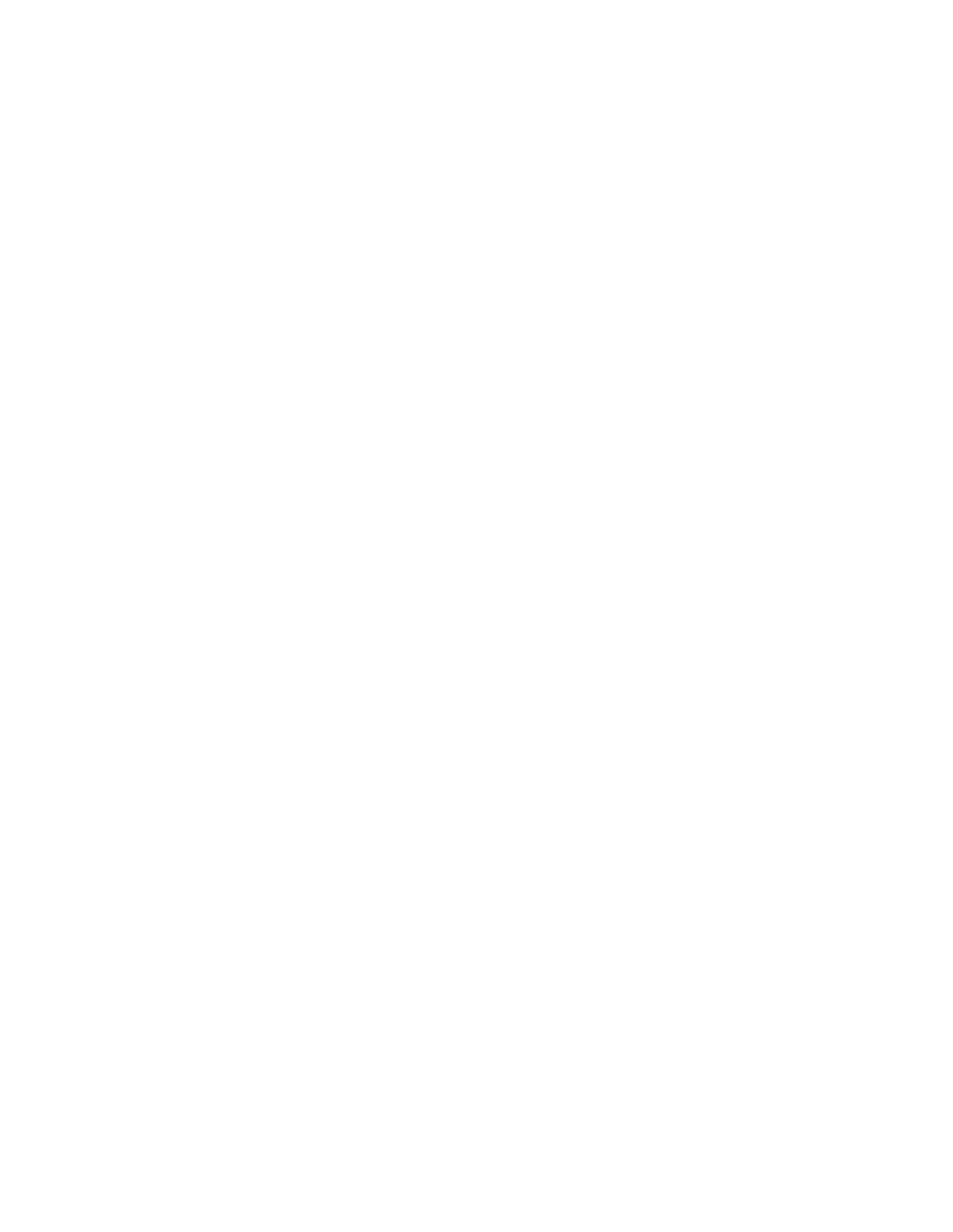### **CERTIFICATION PURSUANT TO 18 U.S.C. SECTION 1350, AS ADOPTED PURSUANT TO SECTION 906 OF THE SARBANES-OXLEY ACT OF 2002**

Pursuant to 18 U.S.C. § 1350, as created by Section 906 of the Sarbanes-Oxley Act of 2002, each of the undersigned officers of Global Clean Energy Holdings, Inc. (the "Company") hereby certifies that, to the best of his knowledge:

- (i) The Quarterly Report on Form 10-Q of the Company for the quarter ended September 30, 2014 (the "Report") fully complies with the requirements of Section 13(a) or Section 15(d), as applicable, of the Securities Exchange Act of 1934, as amended; and
- (ii) The information contained in the Report fairly presents, in all material respects, the financial condition and results of operations of the Company.

Dated: January 20, 2015 By/s/ RICHARD PALMER Richard Palmer Chief Executive Officer